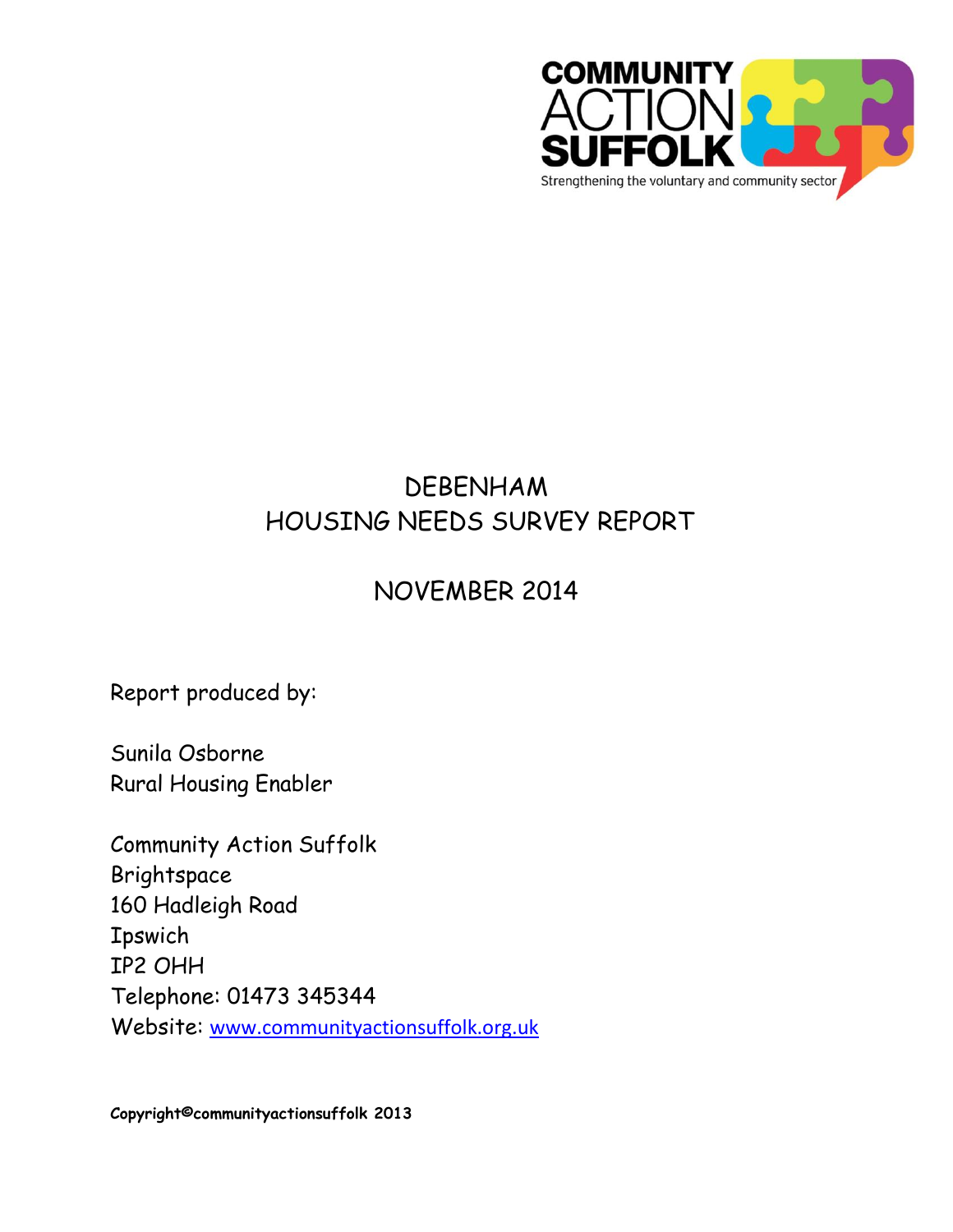# **CONTENTS**

| <u>Title</u>                                                           | Page Number |
|------------------------------------------------------------------------|-------------|
| Executive summary                                                      | $3 - 6$     |
| <b>General Parish Housing Information</b>                              | $7 - 10$    |
| Current Household Members in need                                      | $11 - 15$   |
| People wishing to return                                               | 16          |
| Conclusions                                                            | 17          |
| Next Stage                                                             | 18          |
| Appendix A; General Opinions                                           | $19 - 22$   |
| Appendix B; Suggested Sites                                            | $23 - 24$   |
| Appendix C; Mid Suffolk District Council District Council Housing Data | 25          |
| Appendix D; Housing Data                                               | 26          |
| Appendix E; HNS (first 3 pages)                                        | $27 - 30$   |
| Appendix F; Community Contextual Information                           | $31 - 33$   |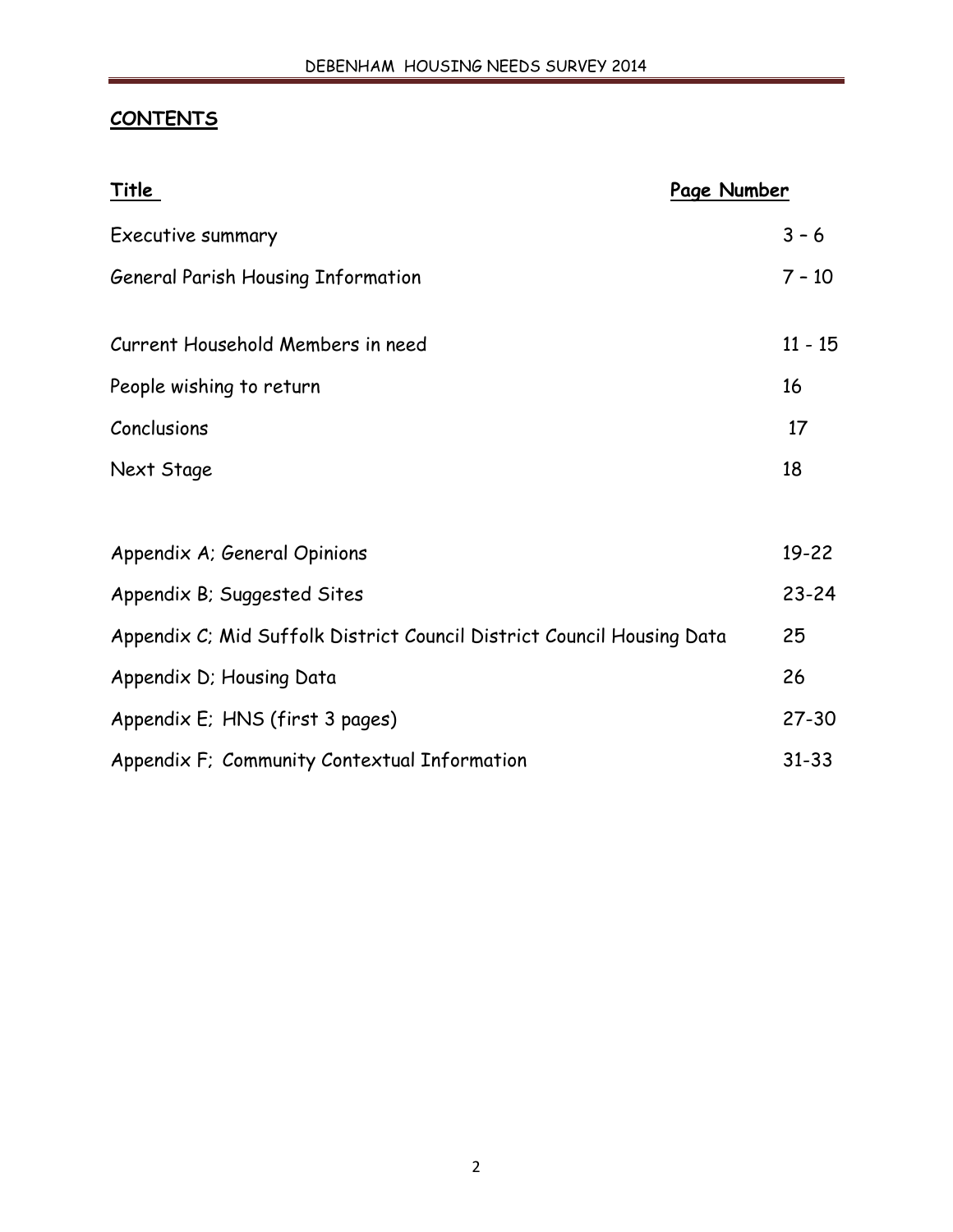# DEBENHAM HOUSING NEEDS SURVEY(HNS)

#### **Executive Summary**

The Parish Council agreed to carry out a second HNS with a closing date of 21st September 2014.

The Community Action Suffolk Services toolkit was used to produce the survey data.

From the HNS, 94.57% of respondents were in favour of an affordable housing scheme, showing overall support, with 1.42% of the returns indicating that they would not support affordable housing in the parish.

The Debenham HNS of 21<sup>st</sup> September 2014 received 213 household responses from a total of 980 of survey forms issued a 21.73% return rate, with the majority of respondents in favour of a small affordable housing scheme for people with a local connection.

## Profile of survey respondents

- 213 Household Responses
- 439 Individuals
- Greatest number of responses received from those aged between 60-74 years of age
- 571 Multiple Choice responses received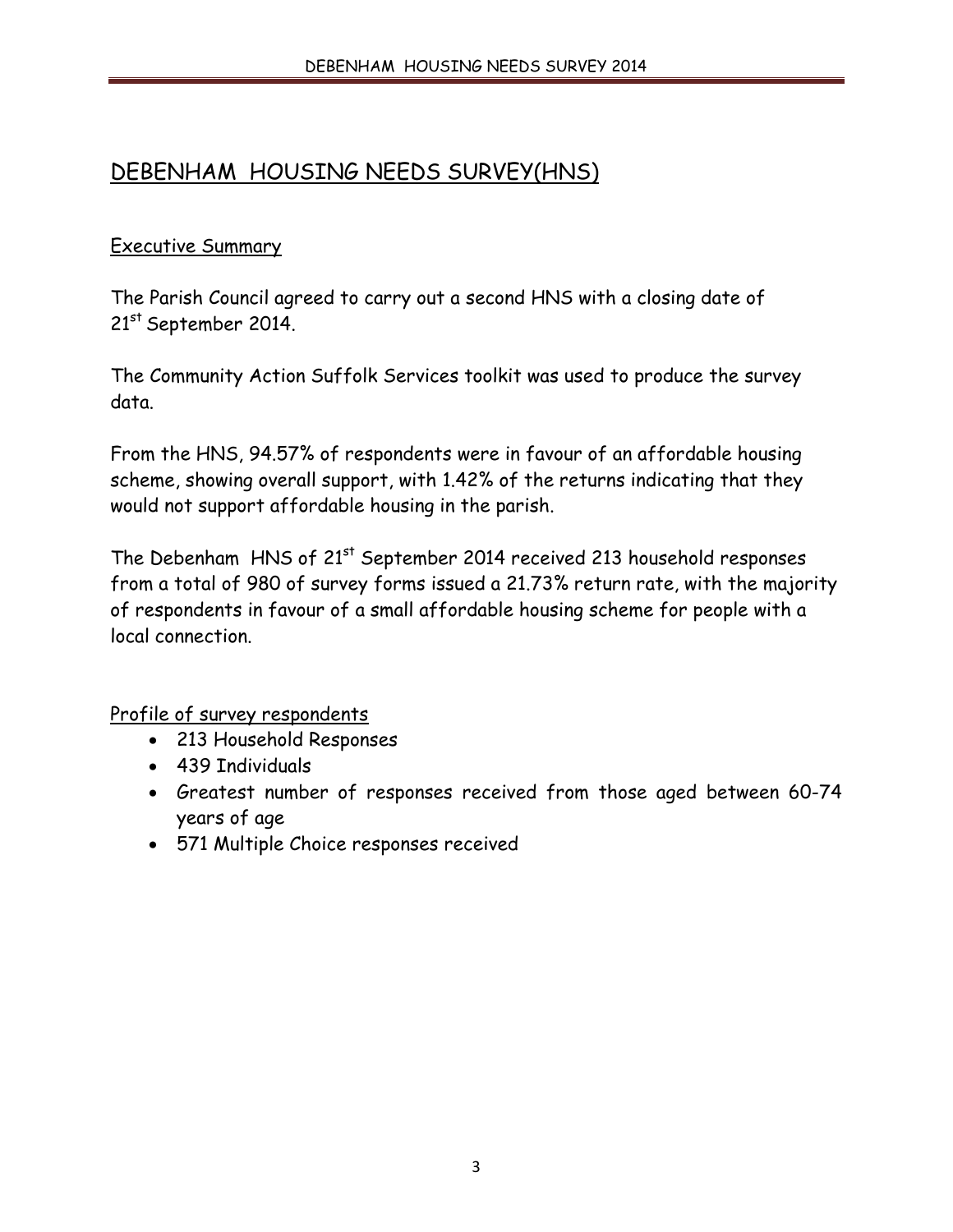Out of 213 HNS returned, 19 household responded that they have a current housing need, totalling 36 people.

Out of 213 HNS returned, 7 households responded identifying a need to return to Parish, totalling 9 people.

This shows a total of 26 households, 45 people in need of affordable housing in Debenham.

The Gateway to Home Choice (GTHC) register indicates there are 24 households claiming a local connection to Debenham;

Debenham Parish Council may want to consider those registered on the GTHC when deciding on the final number of homes they may wish to provide.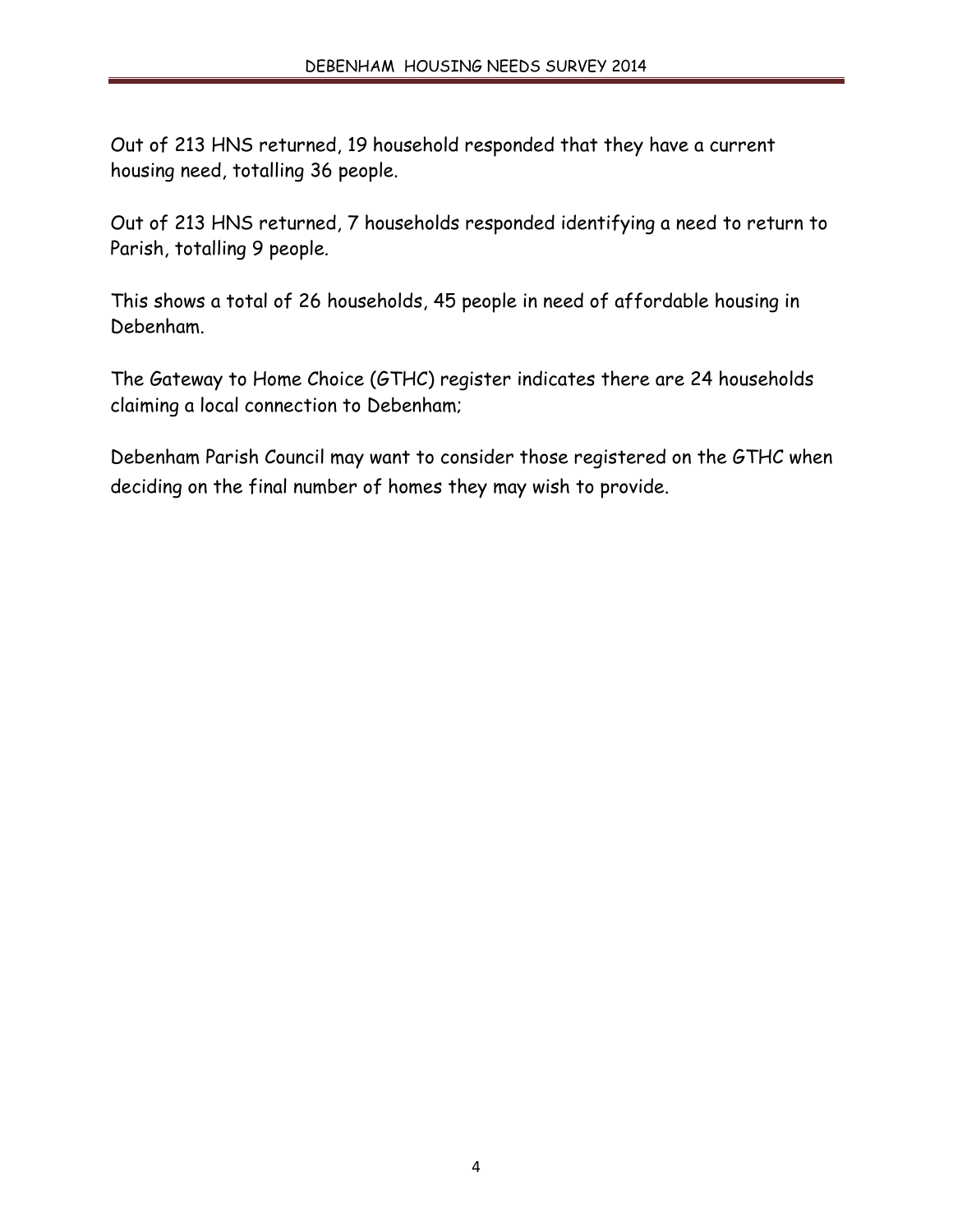# NEED INDICATED FROM HNS

Current household;

• 19 future household identified from the HNS, with a total of 36 people in need. Although, the number of households completing the 'make-up' of future household is 16.

| ○ Single Person                                                       |    |
|-----------------------------------------------------------------------|----|
| $\circ$ Single Parent Family (with or currently expecting children) 1 |    |
| $\circ$ Couple                                                        |    |
| o Two Parent Family (with or expecting children)                      | ל  |
| $\circ$ Siblings (brothers & sisters                                  |    |
| Total                                                                 | 16 |

## People wishing to return

x 7 households identified from the HNS, with a total of 9 people in need.

| $\circ$ Single Parent Family (with or currently expecting children) | - 5 |
|---------------------------------------------------------------------|-----|
| Couple                                                              |     |
| $\circ$ Siblings (brothers & sisters)                               |     |
| ⊙ Total                                                             |     |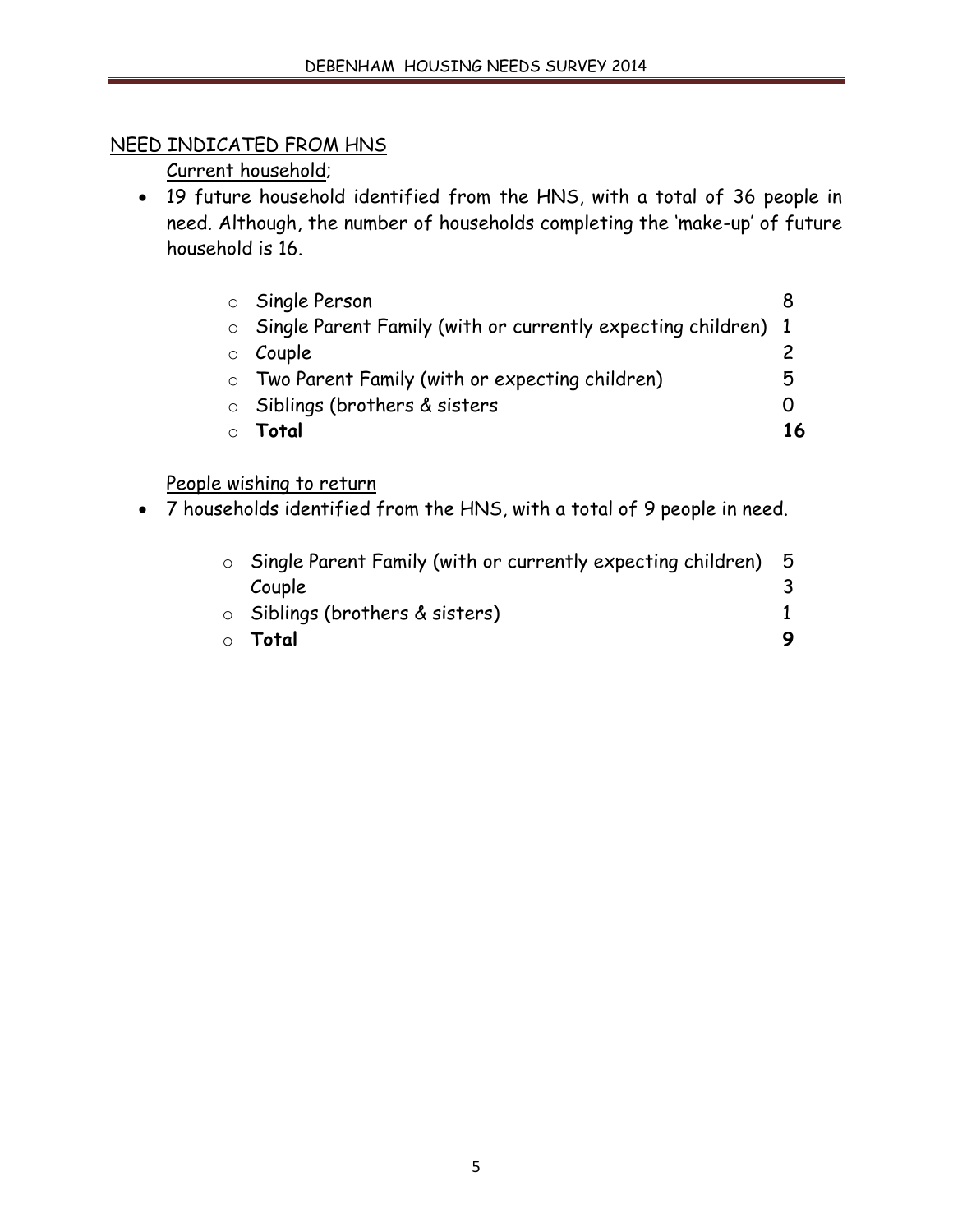#### Recommendations

The analysis from the Housing Needs Survey provides an indication of those in need of affordable housing and who have a local connection to Debenham.

The recommended number of affordable homes a parish may wish to provide is based generally on a third of the overall need indicated by the survey, as some respondents may withdraw, move away, may not be eligible or be housed by other means during the planning & building process of any future scheme.

Therefore the recommendation for Debenham would be:

• 16 dwellings. This will need to be agreed, together with the size, type & tenure of dwellings with the Parish Council, Local Authority, and appointed Registered Provider.

The final mix of properties will be subject to constraints of any suitable site(s) together with evidence of people registering their interest as the scheme progresses.

At the time of writing this report, due to the current financial constraints with the credit crunch, mortgage lenders are refraining from lending for shared ownership. Many Registered Social Landlords have had to convert properties from shared ownership to rent based on the current financial climate.

The decision therefore on the tenure of properties for Debenham would need to be agreed by both the Parish Council and the appointed Registered Social Landlord.

**Sunila Osborne, Rural Housing Enabler, Community Action Suffolk, November 2014**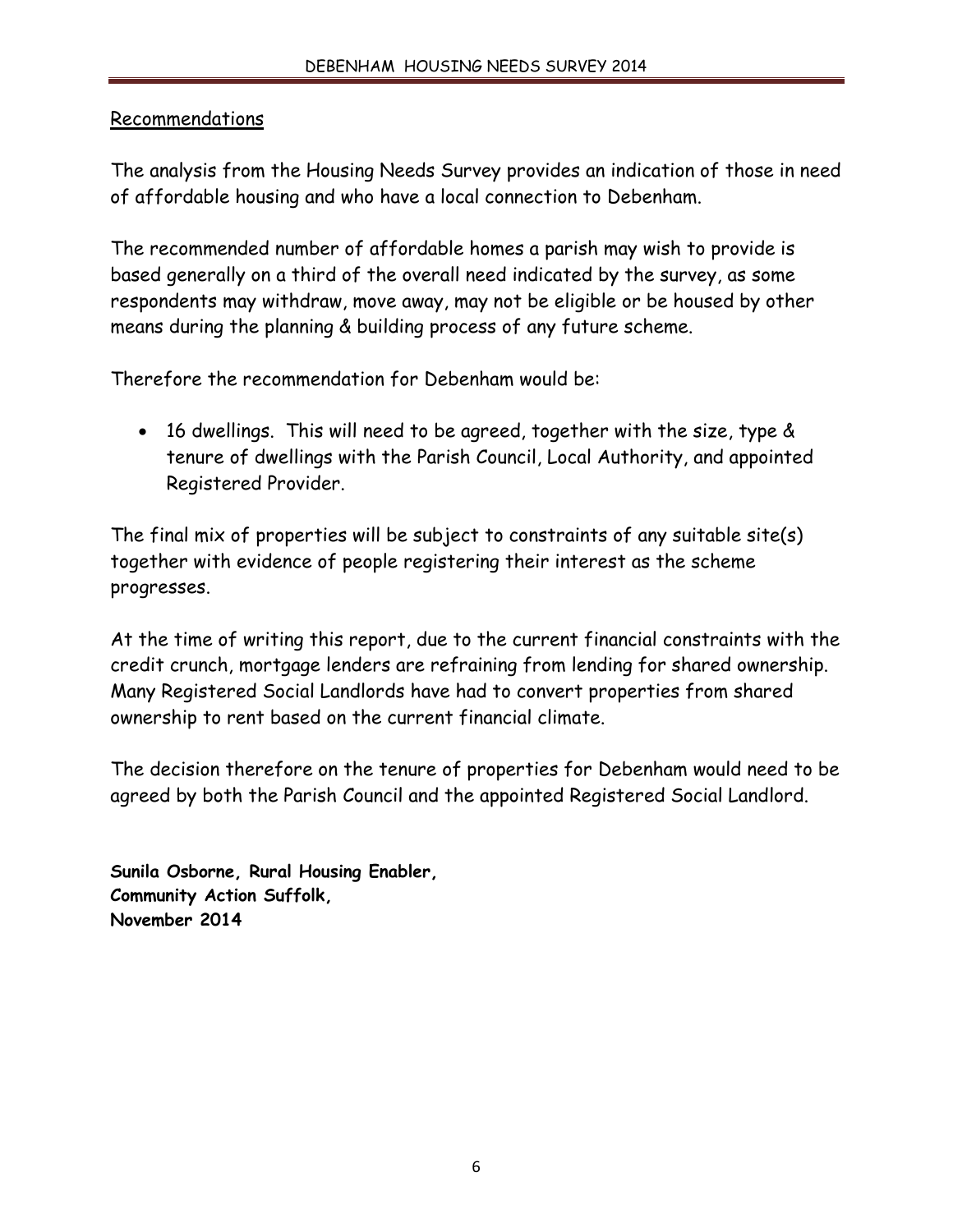#### GENERAL PARISH HOUSING INFORMATION

## AGE

Total Household Responses: 213 439 individual responses Bold text indicates highest response rate\*

| Age            | Male | Female | Total |
|----------------|------|--------|-------|
| 75+ years      | 38   | 44     | 82    |
| $60-74$ years* | 69   | 68     | 137   |
| 45-59 years    | 31   | 45     | 76    |
| 25-44 years    | 19   | 36     | 55    |
| 16-24 years    |      | 13     | 22    |
| $0-15$ years   | 27   | 40     | 67    |
| <b>TOTAL</b>   | 193  | 246    | 439   |

#### **ETHNICITY**

209 total household responses

430 individual responses

Bold text indicates highest response rate\*

| Ethnicity               | Total | %     |  |
|-------------------------|-------|-------|--|
| White British*          | 415   | 96.51 |  |
| White Irish             |       | 0.23  |  |
| White Other             |       | 1.62  |  |
| White & Black Caribbean | 4     | 0.93  |  |
| <b>Other</b>            | 3     | 0.69  |  |
| <b>TOTAL</b>            | 430   | 99.98 |  |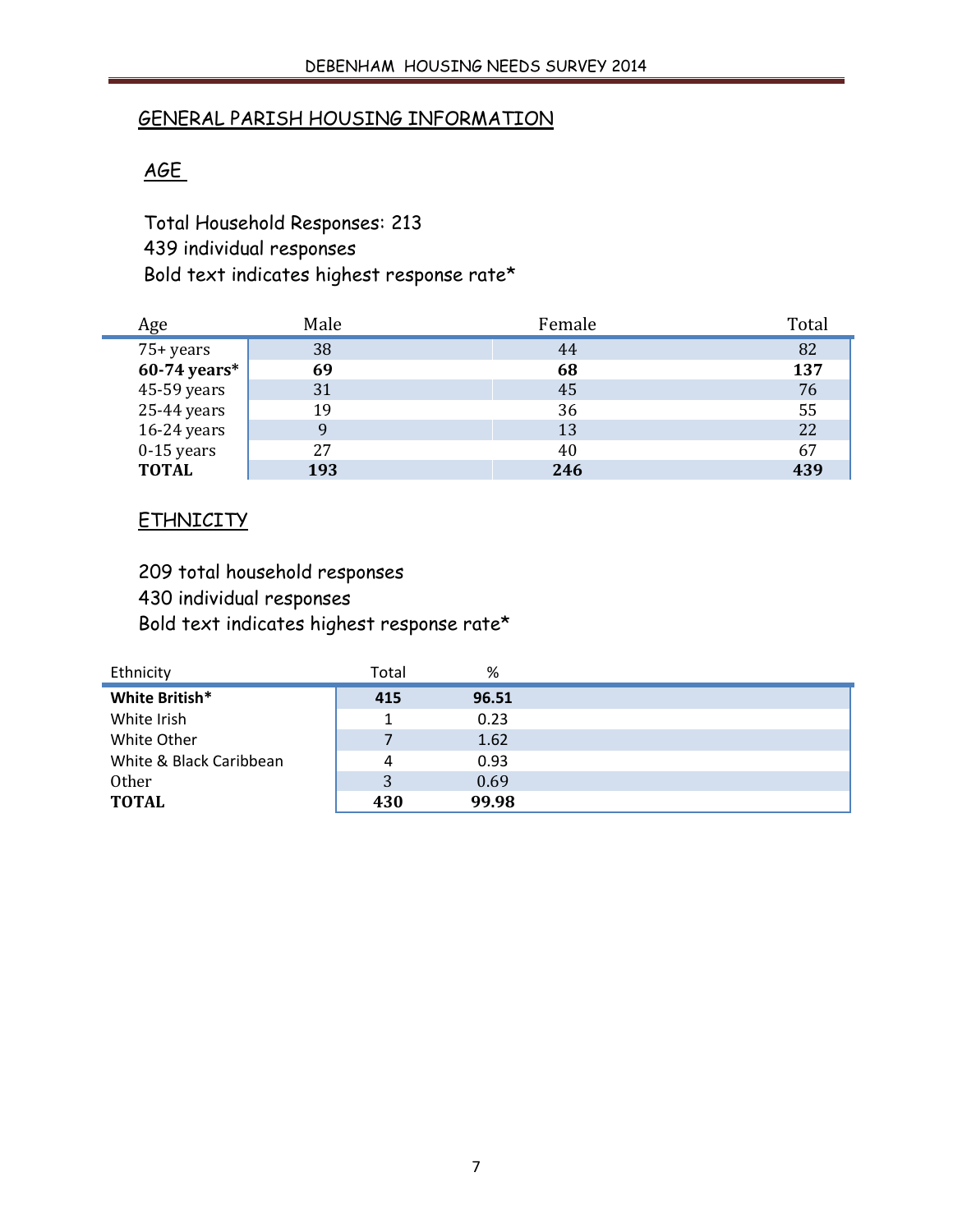#### HOUSEHOLD TENURE

# 210 total household responses

# Bold text indicates highest response rate\*

| <b>Tenure Type</b>              | Number of  | %          |  |
|---------------------------------|------------|------------|--|
|                                 | Households |            |  |
| Self/family outright*           | 112        | 53.33      |  |
| Self/family with mortgage       | 56         | 26.67      |  |
| Private rent                    | 12         | 5.71       |  |
| Tied to employment              |            | 0.48       |  |
| <b>Housing Association Rent</b> | 21         | 10         |  |
| Housing Association -S/O        |            |            |  |
| Local Authority                 | 8          | 3.81       |  |
| <b>Other</b>                    |            |            |  |
| Second Home Owner               | 0          | $\Omega$   |  |
| <b>TOTAL</b>                    | 210        | <b>100</b> |  |

### PROPERTY TYPE NUMBER OF BEDROOMS

#### 213 total household responses

Bold text indicates highest represented property type\*

| Type of House             | <b>Bedrooms</b> |    |    |          | $4+$         |
|---------------------------|-----------------|----|----|----------|--------------|
| Cottage                   |                 | 3  | 0  |          | 0            |
| <b>Terraced House</b>     |                 |    | 10 | 9        |              |
| Semi Detached House       |                 | 3  | 13 | 11       | 8            |
| Detached House*           |                 |    | 8  | 21       | 44           |
| 8Maisonette               |                 |    | 0  | $\Omega$ | $\mathbf{O}$ |
| Flat                      |                 | 10 |    |          |              |
| Detached Bungalow         |                 | 9  | 15 | 18       | 3            |
| Semi Detached Bungalow    |                 | 4  | 8  |          |              |
| <b>Bed Sit</b>            |                 | 0  | 0  | 0        |              |
| Sheltered                 |                 | 10 |    |          |              |
| Mobile home/caravan       |                 | 0  | 0  |          |              |
| Specially adapted housing |                 |    | 0  |          |              |
| <b>Other</b>              |                 | 0  | 0  |          |              |
| <b>Total</b>              |                 |    |    |          |              |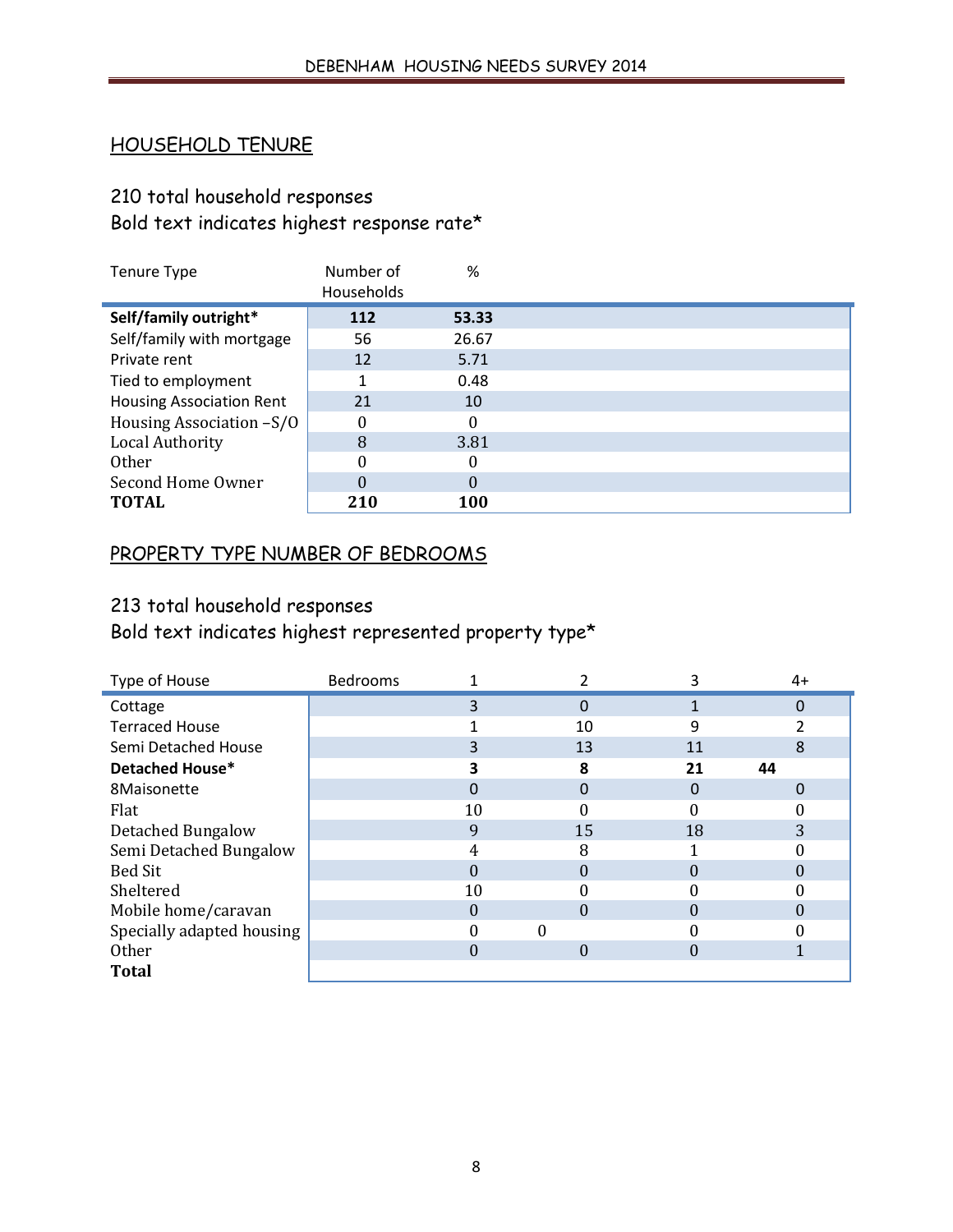### NUMBER OF YEARS LIVED IN PARISH

# 213 total household responses Bold text indicates highest response rate\*

|                       | Number of<br>Households | %     |  |
|-----------------------|-------------------------|-------|--|
| Less than 1 year      | 12                      | 5.63  |  |
| 1-3 years             | 15                      | 7.04  |  |
| $4 - 10$ years        | 54                      | 25.35 |  |
| $10 + \text{years}^*$ | 132                     | 61.97 |  |
| <b>TOTAL</b>          | 213                     | 99.99 |  |

#### **OPINION**

#### Households in favour of affordable housing

201 Household Responses 571 Multiple Choice Responses

From the HNS, 94.57% of respondents were in favour of an affordable housing scheme, showing excellent overall support, with 5.42% of the returns indicating that they would not support affordable housing in the parish.

|                                                                | Number of<br>Individual<br>Households<br>Responses | %     |  |
|----------------------------------------------------------------|----------------------------------------------------|-------|--|
| No affordable housing                                          | 31                                                 | 5.42  |  |
| Homes for single people with local connection                  | 102                                                | 17.86 |  |
| Homes for couples (1-2 bed) for people with local connection   | 142                                                | 24.86 |  |
| Small family homes (2-3 bed) for people with local connection* | 135                                                | 23.64 |  |
| Large family (4+ bed) for people with local connection         | 30                                                 | 5.25  |  |
| Sheltered/residential for elderly people with local connection | 115                                                | 20.14 |  |
| <b>Other</b>                                                   | 16                                                 | 2.80  |  |
| <b>TOTAL</b>                                                   | 571                                                | 99.97 |  |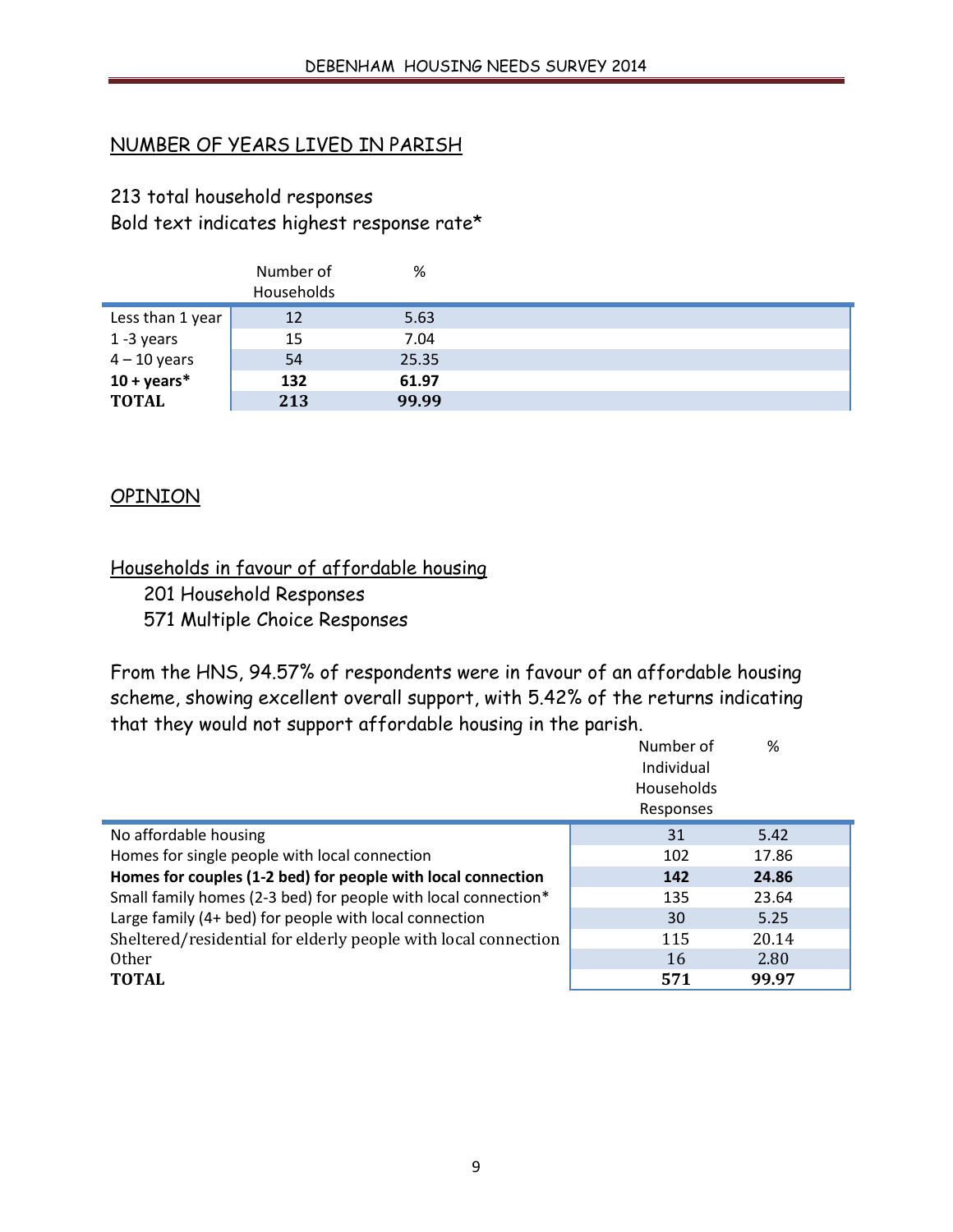Members of household living there because they are unable to find or afford accommodation of their own.

19 household responses were received

Out of 213 Housing Needs Surveys (HNS) returned, 150 were happy to go on and provide the name and address for the person completing the survey. This is 70.42% of completed HNS.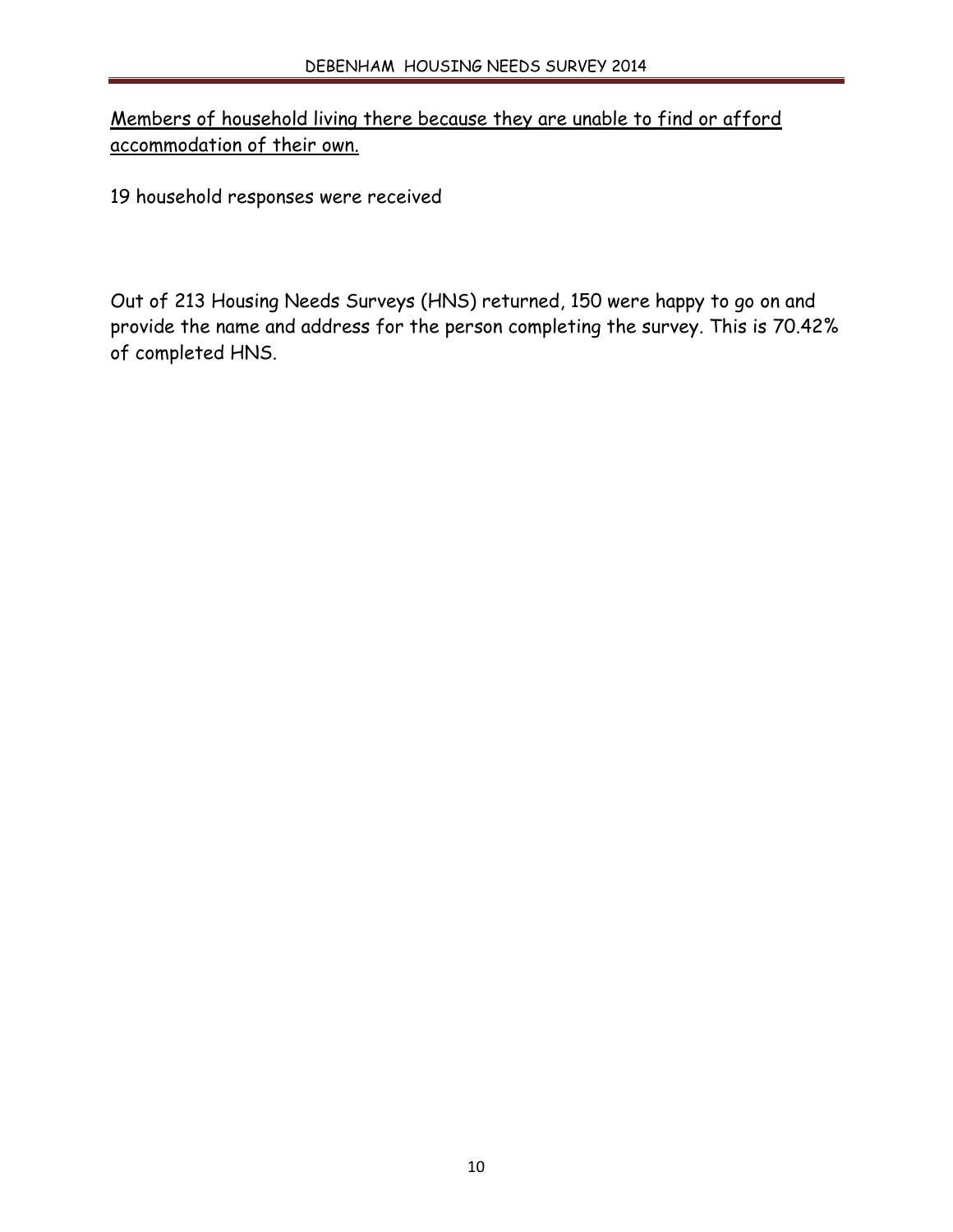# CURRENT HOUSEHOLD MEMBERS NEED INDICATED FROM HOUSING NEEDS SURVEY

Out of 213 HNS returned, 19 household responded that the current household have a need. From this 36 people in total were identified as being in need. Although, the number of households completing the 'make-up' of future household is 16

| <b>STATUS</b>          | Number   |  |
|------------------------|----------|--|
| Single People          | 8        |  |
| Single Parent Family   |          |  |
| Couple (no children)   | າ        |  |
| Couple (with children) |          |  |
| Siblings               | $\Omega$ |  |
| Other                  |          |  |
| <b>TOTAL</b>           | 16       |  |

| <b>WHEN REQUIRED</b> | Number |  |
|----------------------|--------|--|
| <b>Now</b>           | 10     |  |
| 1 - 2 Years          |        |  |
| $3 - 5$ Years*       |        |  |
| <b>TOTAL</b>         | 16     |  |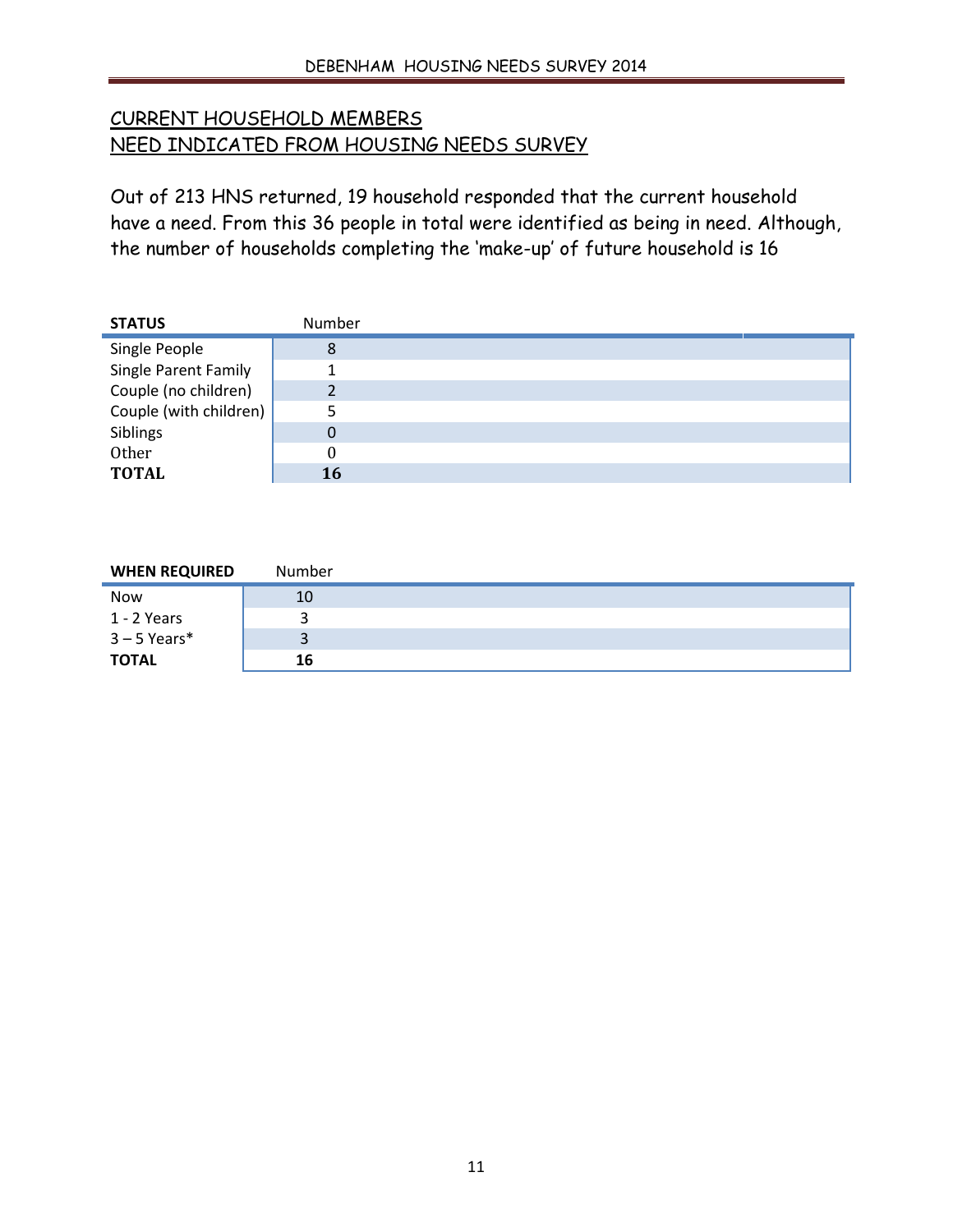## Reason for need

20 households provided details as to why they were in need of affordable housing. This question was multiple choice and some respondents answered more than one.

| <b>NEED</b>               | Number of |  |
|---------------------------|-----------|--|
|                           | people    |  |
| Need larger home          | 5         |  |
| Need smaller home         | ŋ         |  |
| Setting up own home       |           |  |
| <b>Employment Reasons</b> | ∍         |  |
| Insecurity of Tenure      | 3         |  |
| <b>Financial Reasons</b>  |           |  |
| Health/Mobility           | 5         |  |
| Other                     | 0         |  |
| <b>TOTAL</b>              | 31        |  |

#### Accommodation Tenure

20 households provided details on the type of tenure they would prefer.

| <b>TENURE</b>                              | Number           |  |
|--------------------------------------------|------------------|--|
|                                            | οf               |  |
| House - Rent                               | 6                |  |
| House - Shared Ownership                   | 1                |  |
| House - Local Market Sale                  | 2                |  |
| Bungalow - Rent                            | 0                |  |
| Bungalow - Shared Ownership                | $\boldsymbol{0}$ |  |
| Bungalow - Local Market Sale               | 3                |  |
| Flat – Rent                                | $\mathbf{1}$     |  |
| Flat - Shared Ownership                    |                  |  |
| Flat - Local Market Sale                   | $\theta$         |  |
| Sheltered Housing - Rent                   | 4                |  |
| Sheltered Housing - Shared Ownership       | 1                |  |
| Sheltered Housing - Local Market Sale      | 0                |  |
| Very Sheltered Housing - Rent              | $\Omega$         |  |
| Very Sheltered Housing - Shared Ownership  | $\theta$         |  |
| Very Sheltered Housing - Local Market Sale | $\boldsymbol{0}$ |  |
| Mobile Home/Caravan                        | 0                |  |
| <b>Other</b>                               |                  |  |
| TOTAL                                      | 20               |  |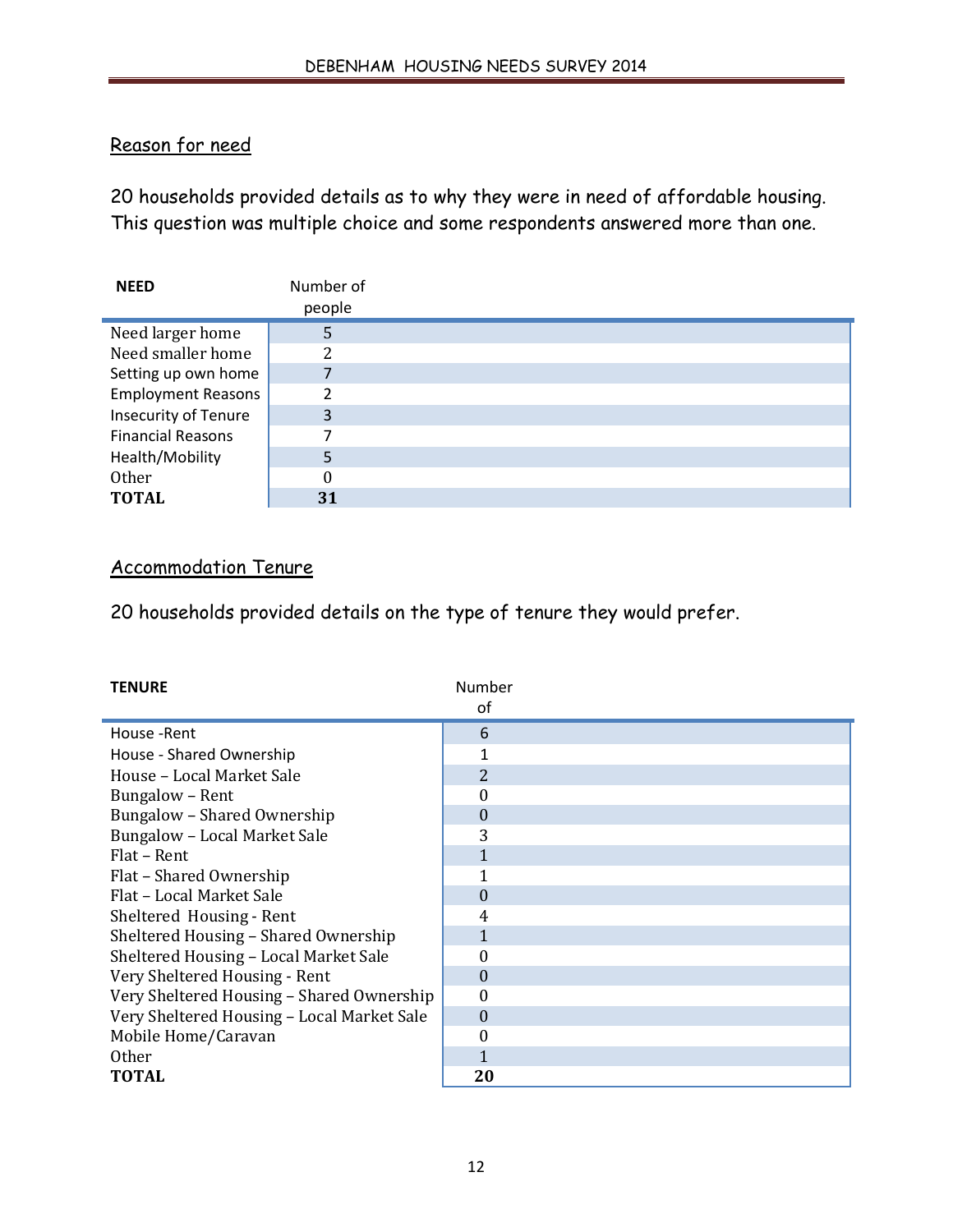# Employment Status

# 21 households provided details of their employment status, totalling 33 people.

| <b>STATUS</b> | Number of<br>People in Need |  |
|---------------|-----------------------------|--|
| Employed      | 6                           |  |
| Self Employed | 4                           |  |
| Unemployed    | 3                           |  |
| Student       | 3                           |  |
| Retired       | 12                          |  |
| Other         | 5                           |  |
| <b>TOTAL</b>  | 33                          |  |

# Combined Household Salary

20 households in need provided details of their annual combined salary.

| <b>SALARY</b>                    | Number   |  |
|----------------------------------|----------|--|
| Below £10000                     | 6        |  |
| £10001 - £15000                  | 4        |  |
| £15001 - £20000                  | 1        |  |
| £20001 - £25000                  | 4        |  |
| £25001 - £30000                  | $\Omega$ |  |
| £30001 - £35000                  | 2        |  |
| £35001 - £40000                  | $\theta$ |  |
| £40001 - £45000                  | $\theta$ |  |
| £45001 - £50000                  |          |  |
| Over £50000                      |          |  |
| Currently in Full Time Education |          |  |
| <b>TOTAL</b>                     | 20       |  |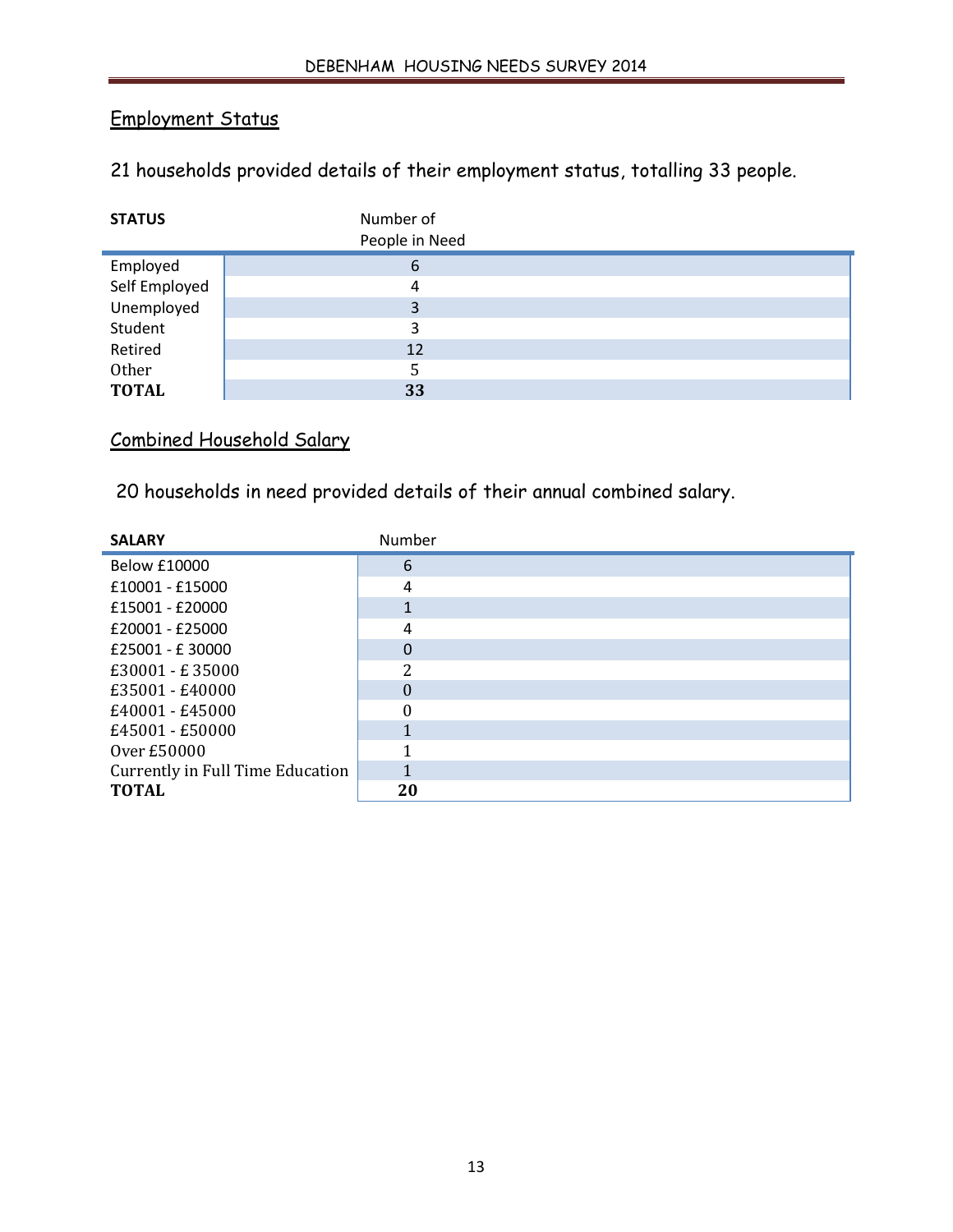#### **Savings**

21 households in need provided details of any savings they could contribute towards any future housing.

| <b>AMOUNT</b>    | Number |  |
|------------------|--------|--|
| No savings       | 10     |  |
| Up to £5000      | 8      |  |
| Up to £10000     |        |  |
| Up to 15000      | 0      |  |
| Up to £20000     | 0      |  |
| More than £20000 |        |  |
| <b>TOTAL</b>     | 21     |  |

## Weekly Affordability

19 household in need provided details of their weekly affordability towards rent/mortgage.

| <b>AMOUNT</b>  | Number |  |
|----------------|--------|--|
| Under £50      |        |  |
| £51 - £100     |        |  |
| $£101 - £150$  | 6      |  |
| £151-£200      |        |  |
| $£201 - £250$  |        |  |
| More than £250 | 0      |  |
| <b>TOTAL</b>   | 19     |  |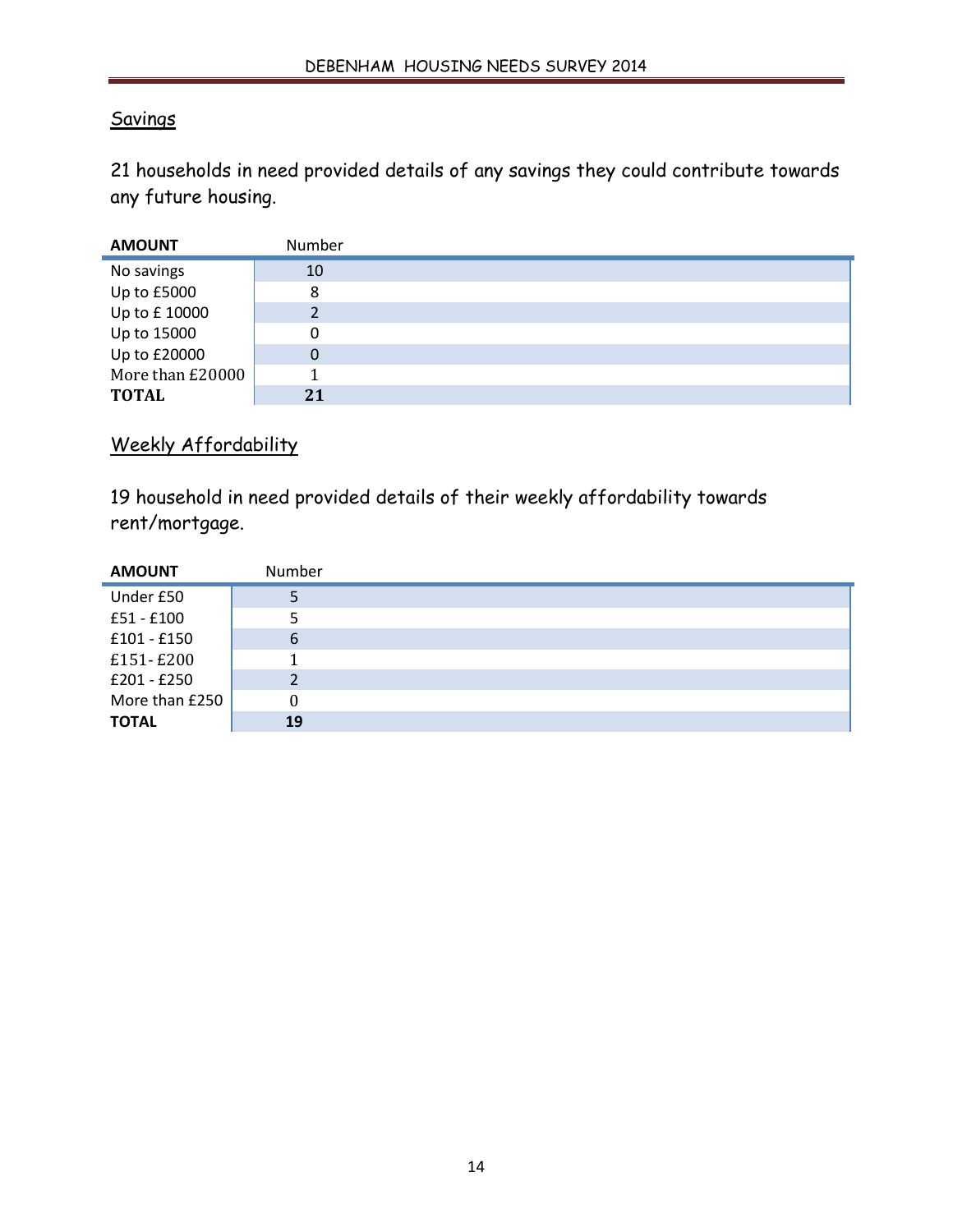## Local Connection

3 households completed this question indicating that they have a local connection to the parish.

## **Ethnicity**

20 households (37 people) in need completed this question indicating their ethnicity as White British and or White Black Caribbean.

#### Local Authority Waiting List

From the Gateway to Homechoice local need for Debenham there are 24 households claiming a local connection.

Housing Association/Registered Social Landlord

Two households completed this question.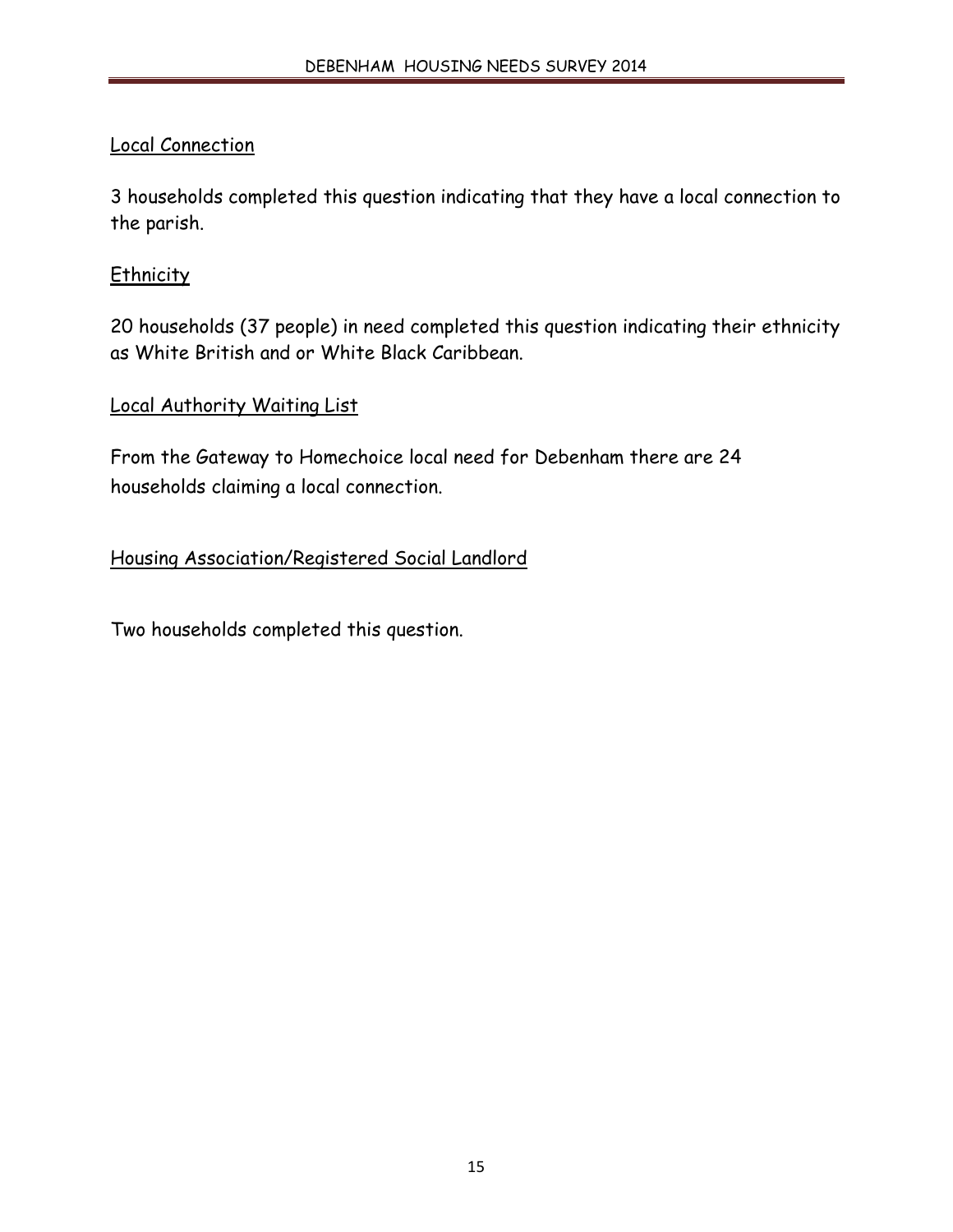# RETURNING TO OR WISHING TO LIVE IN PARISH NEED INDICATED FROM HOUSING NEEDS SURVEY

# Need

Out of 213 HNS returned, 7 of those (total of 9people) households responded identifying a need wishing to return or live in the parish, and have indicated a local connection.

- $\bullet$  5 Single people
- $\bullet$  3 Couples
- 1 Siblings

3 households indicated they were in need now and the others in 1-5 years.

All households indicated they would like rented accommodation and would like to live closer to other family members, who are currently living in the Parish.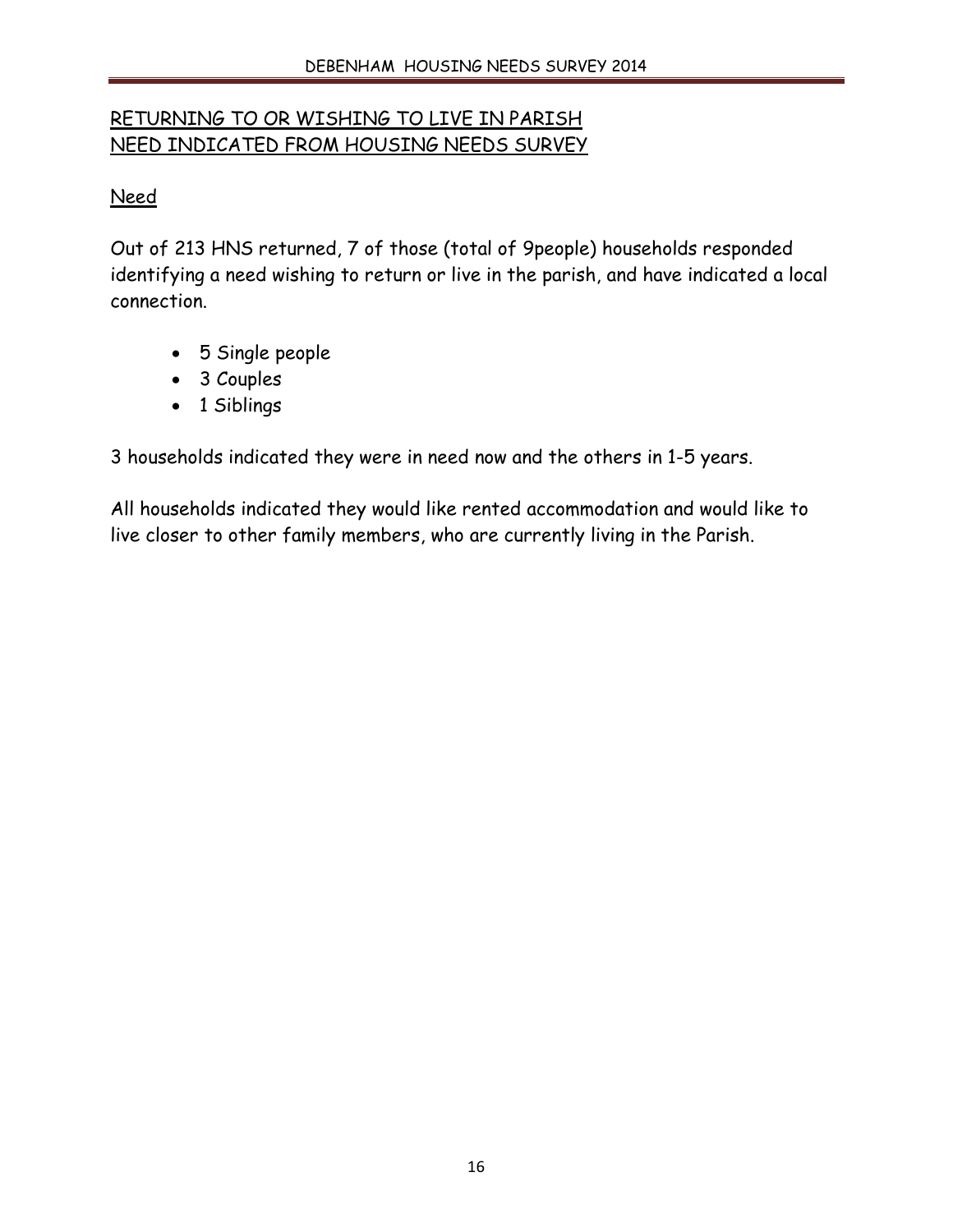## **Conclusions**

The Debenham Housing Needs Survey 2014 received a 21.73% return rate, with the majority of respondents in favour of a small affordable housing scheme for people with a local connection.

Out of 213 HNS returned, 19 households responded that the current household have a need totalling 36 people.

Out of 213 HNS returned, 7 of those households responded identifying a need for 9 people (with a local connection) wishing to return to or live in the Parish.

This shows a total of 26 households, 45 people in need of affordable housing in Debenham.

The Gateway to Home Choice (GTHC) register indicates there are 24 households claiming a local connection to Debenham;

The financial information provided would suggest that Debenham Parish Council, Local Authority & Registered Provider may want to consider including a mix in the tenure of properties (as per page 12).

Debenham Parish Council may want to consider those registered on the GTHC when deciding on the final number of units.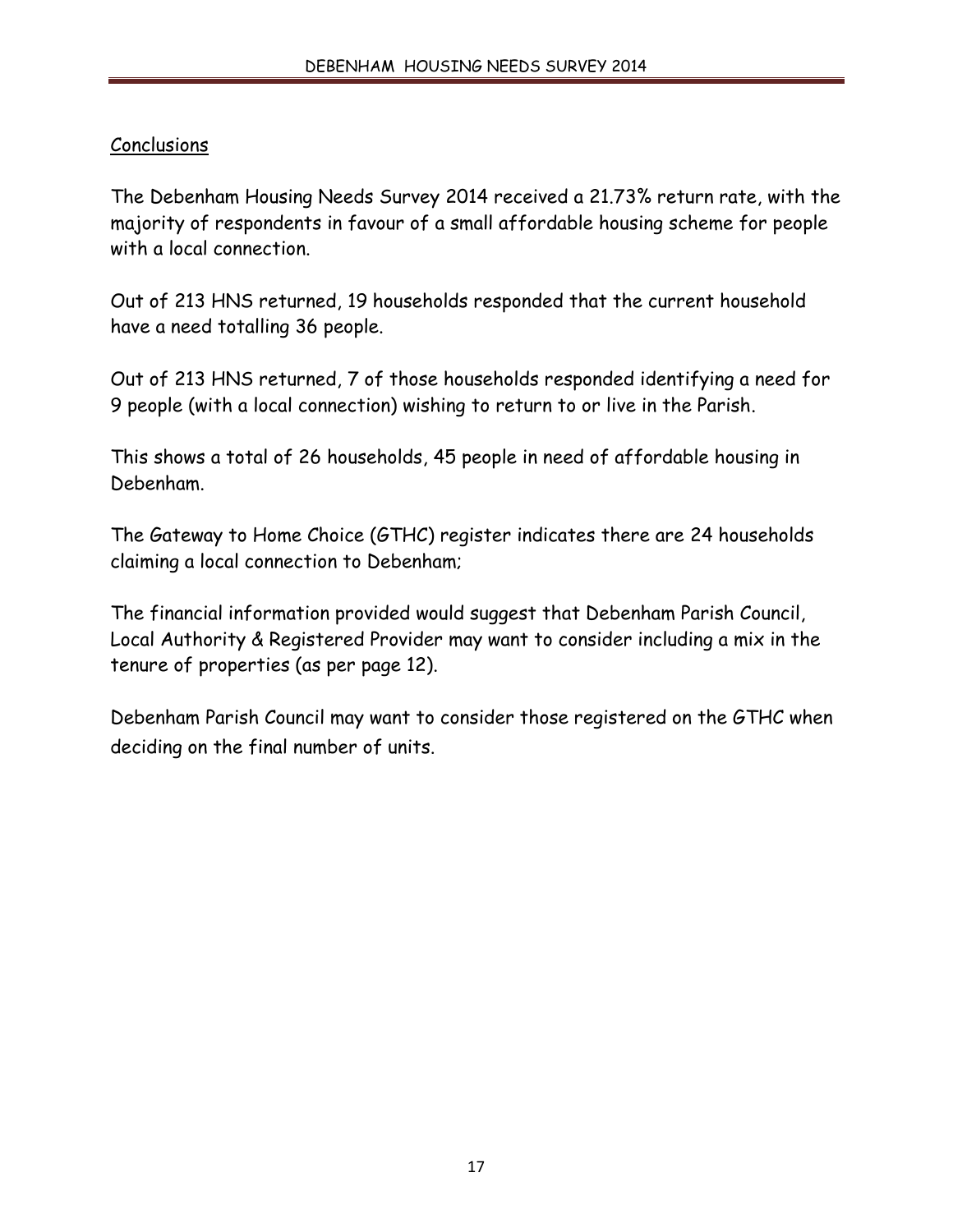#### Next Stage

Once all the relevant parties have had an opportunity to read and consider the recommendations of this report, a meeting should be arranged to discuss the findings, and recommendations with the following parties:

- Debenham Parish Council and or small housing sub-group
- Housing Enabling Officer, Mid Suffolk District Council District Council
- Rural Housing Enabler, Sunila Osborne, Community Action Suffolk

It would be advisable for Debenham Parish Council to inform parishioners with a copy of the summary and the next stages.

**The summary section can be used for local newsletters and press releases; but the body of the report should only be made available to other parties in consultation with the Community Action Suffolk Rural Housing Enabler team. This is to avoid complications that can arise with 'competing' open market developers.**

Sunila Osborne Rural Housing Enabler Community Action Suffolk

November 2014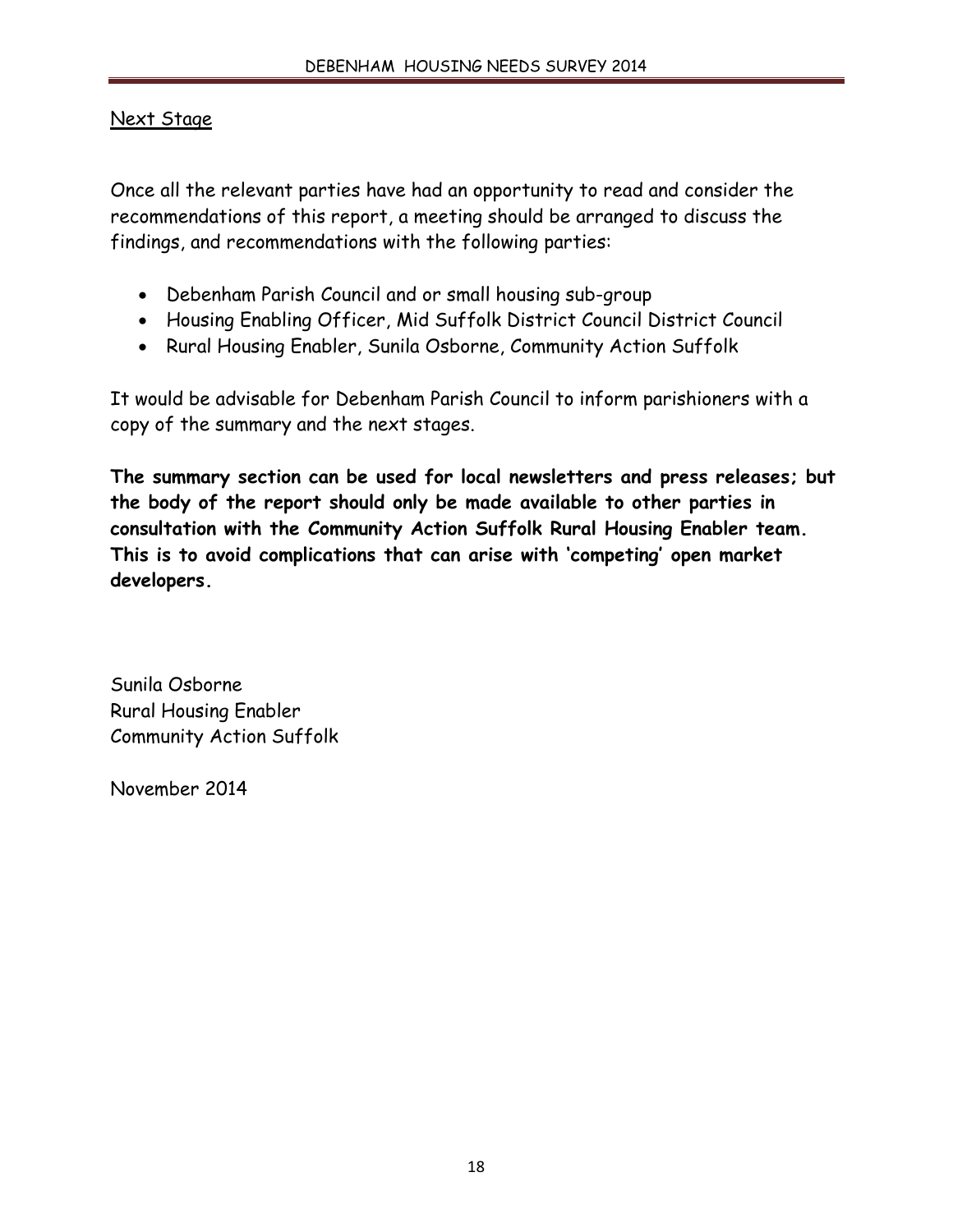#### APPENDIX A

#### General opinions No new affordable housing

- **WHYI**
- Debenham's current facilities and services are significantly stretched. The school for example can not cater for more children without further class sizes
- Except for elderly as issues to residents/ home owners due to existing DSS housing policy - lack of consideration to others by single non-working parents - out of control children and no consideration or respect for others/neighbours in the vicinity.
- More houses means more cars. The High Street and Grace church Street is a nightmare already.
- Too many houses jammed in. No more building!
- Until infrastructure has been improved. Roads electric water + sewage, schools (especially doctors etc.
- There are far too many houses in Debenham. We do not have the infrastructure to support further infuse of residents.
- Unless there was a true "need"- which is not someone "wanting" to live in the parish
- No suitable sites exist within Debenham.
- There are no places at Debenham Primary school. Our child has had to go to a school 5 miles away.
- Road network within Debenham is extremely busy especially through high street and with little parking. Debenham cannot support 15 to 20 additional families and their vehicles.
- It is impossible to book an appointment at Debenham surgery unless booked weeks in advance. This means having to travel to Otley or Grundisburgh instead. There is also no parking at the surgery leaving Low Rd very congested.
- Local pubs are small with no room for families.
- Local shop is always busy and has little parking available. Debenham is a lovely village that has no more room for additional housing.
- The Laurence homes development has multiple houses that have not sold and have laid empty. There has to be a point, when it is detrimental to the village of Debenham , to keep building houses. Nearby villages and Ipswich have plenty of brown field sites that could be regenerated into affordable housing at half the cost. it would be better to use these sites and improve the local bus service so families can easily travel to Debenham.
- All this will do is put pressure on the services and people that live in Debenham and spoil what is a lovely village. There are some perfect examples of Suffolk Villages that have been ruins by overdevelopment, such as Elmswell near Bury St Edmunds to name but a few.
- Could the infrastructure esp. Primary School- cope?
- x What about more car parks?
- Where!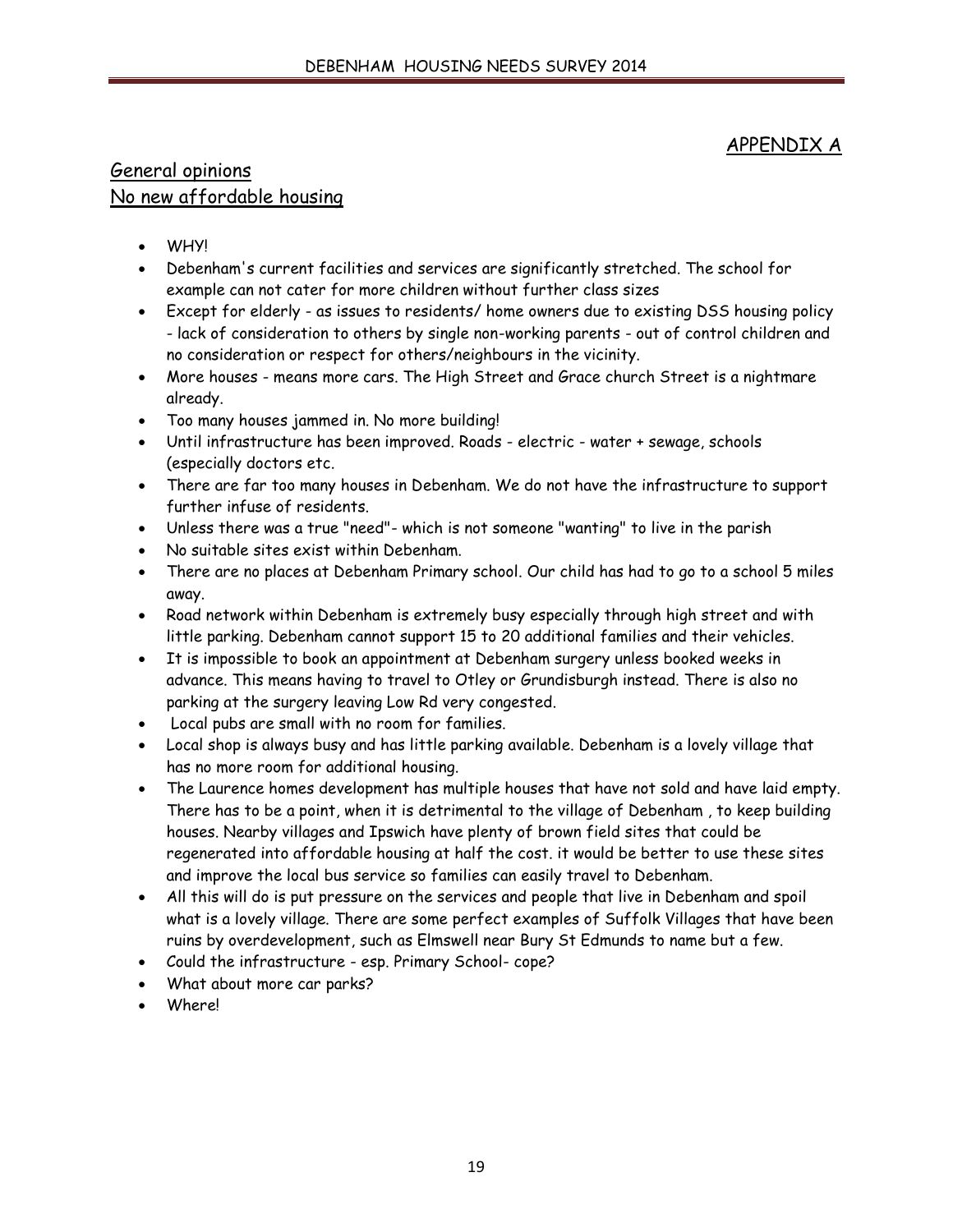## Homes for single people with a Local Connection

- Too many of our children have to move away when they want their independence
- Local youngsters have left the village and families behind as no small dwellings available
- Studio apartments 1 bed flats with parking for 1
- Our daughter who is in a low paid animal related job would struggle to find suitable housing in the village if it was not for relatively well off parents.
- Needs a progression from this type to the next two options, as requirements and circumstances change.

#### Homes for couples (1-2 bedrooms) with a Local Connection

- We have been looking for a bungalow for us in Debenham, but none available, plenty of big ones empty
- To help first time home buyers get on property ladder/source for own home
- Would prefer more 2-3 bedroom properties as this gives more flexibility.
- Homes for anyone with local connections is a good idea affordability is key.
- Providing enough car parking would be provided- my only fear is more traffic chaos, and more parking on pavements.
- I think that people who decide to have children should wait until they can afford to have children. Subsidising those who haven't just penalises those who have.

#### Small family homes (2-3 bedrooms) with a Local Connection

- Would like a second child but only have a 2 bed home, all larger houses in Debenham are expensive and little availability but we like the area.
- But actually affordable. At the minute affordable homes in Debenham are  $\hat{A}E50$  less than private rented which to me seems unaffordable.
- Had the Parish council and developers been interested someone should have stopped large housing development
- We are supporting a local family who suddenly had twins and needed more space for 3 children. The lack of social housing was very evident.
- These need to have a car parking provided
- A real shortage of this type of property.
- For young families; homes to be located adjacent to village primary school to avoid traffic hazards to the children.

 $\bullet$ 

#### Large family homes (4+ bedrooms) with a Local Connection

- Under £300k
- Don't need them, houses still empty on large estate site. The school can't take any more children!
- $\bullet$  NO MORE
- Large affordable homes is a challenge in the village.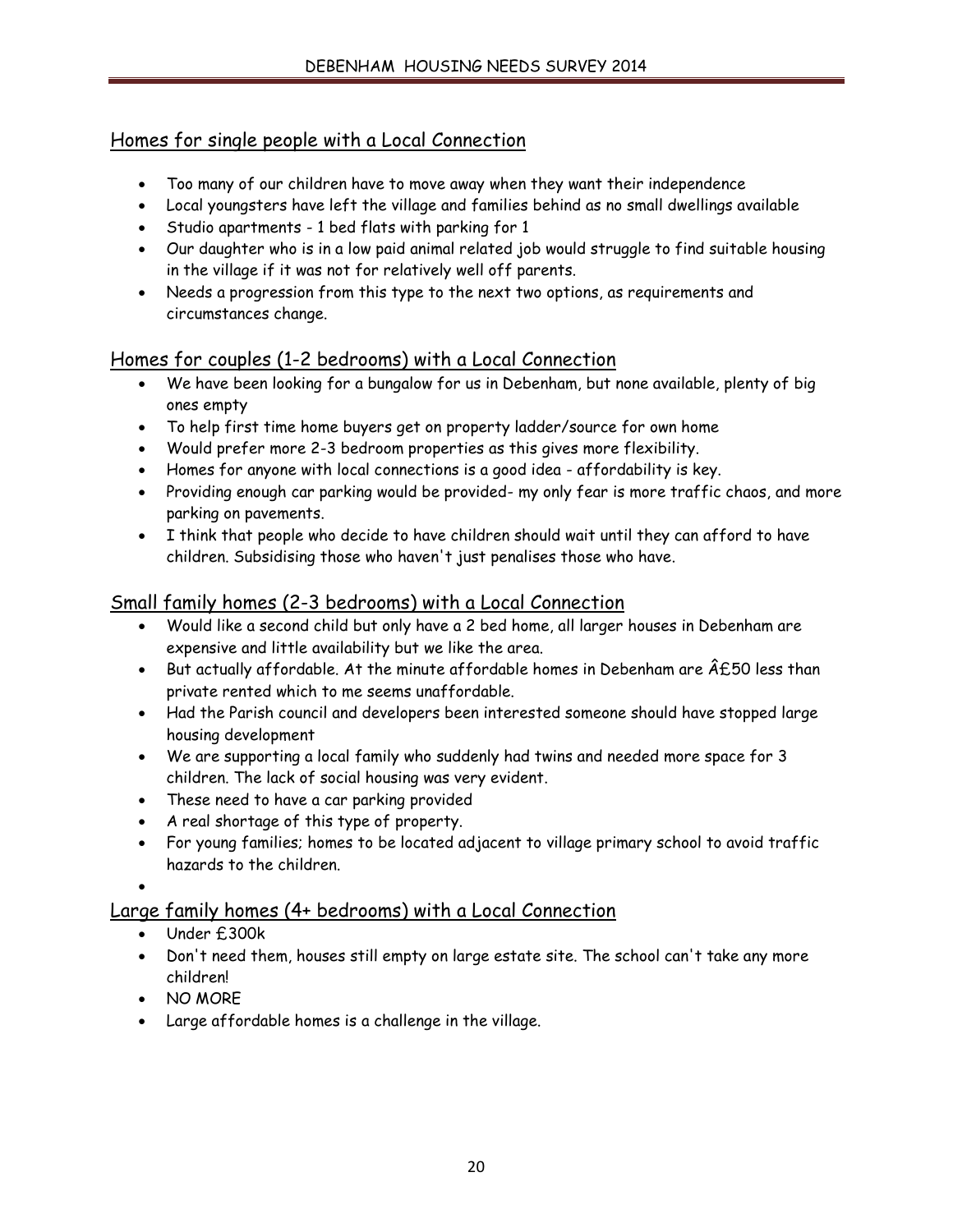## Sheltered housing/residential care for the elderly with a Local Connection

- Have Coopers field, with flats empty too costly!
- Sheltered/ very sheltered, residential and nursing should all be available locally.
- $\bullet$  As I am disabled it would be nice to know i could stay in the village I love with care thrown in and be with people I know and care for.
- My mother-in-law benefits from this at Copperfield. If this option becomes full more should be available.
- There is a real needed for this
- Will become increasingly important as we all get older and live longer.
- It is essential for elderly people to be near family,
- Only for the elderly
- To enable people to down size and stay in locality,
- Apart from Coopers field there may be a need for more sheltered housing?
- This is essential to improve quality of life, due to care, for any dependent adults in our lives.

#### Other

- Better Infrastructure Shops/School etc. to accommodate growth
- Affordable housing urgently needed for families and young local people desperately wanting to reside in Debenham, where they were born and have parents still living in Debenham.
- I think this is one of the most positive things the parish could do to improve the community of Debenham. We have made Debenham so attractive over the last 30 years that children who have "average" local jobs struggle to stay.
- The local infrastructure Roads need improvements, car parking, public transport or there should be no development at all.
- Homes for couples.
- x Remember that you should also think of disability access, wider doors, level access inside and outside. Not enough thought is given to these requirements.
- In principle i agree with a small amount of affordable housing but due to severe parking problems in the centre of the village and lack of school places in the primary school these would need to be limited.
- The community needs facilities for not only straight forward residential care, but also nursing, dementia and elderly life.
- School places? Doctor's surgery places? Transport local buses? More cars? Sustainability of village life.
- How about rented?
- I believe that until the traffic and parking problems are resolved there should be no more building of new housing of any type. A more pro-active policing policy would be a start.
- Not sure affordable housing should be exclusively reserved for those with "local connections"
- I wish to bring to your attention an essential corollary of the housing needs you are so rightly assessing. The housing provided must be in keeping with Debenham's existing architecture, or we shall spoil the very thing that makes people wish to live here.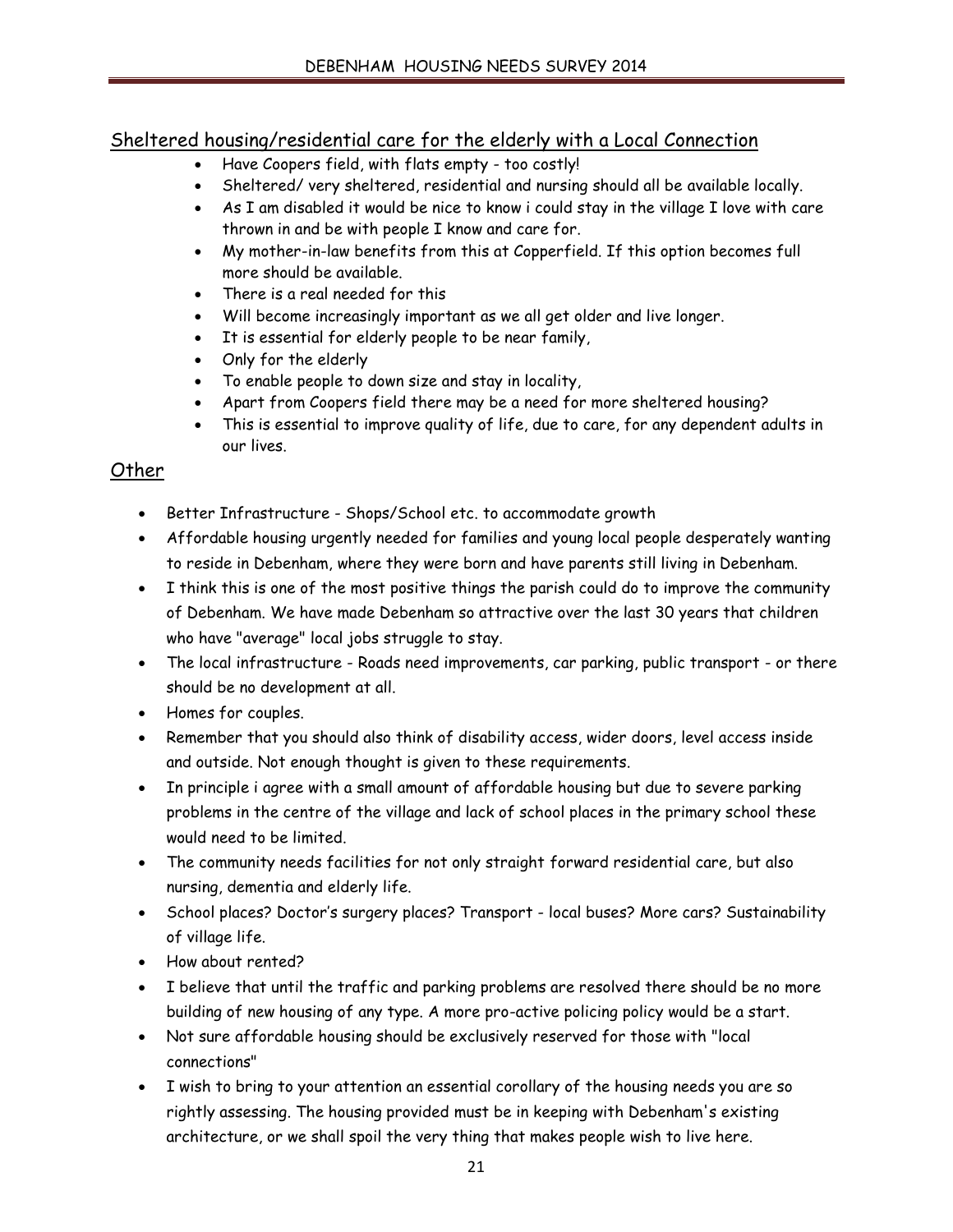- The new houses on the cherry tree site for example are exactly what is not needed. Have failed to protect Debenham, let's not let it happen again.
- The glut of new properties are causing problems for people trying to sell established houses
- x Cheaper land for sale to enable "younger" people to buy and build own property with stipulation on size kept to 2/3 beds.
- Anonymously would like to make a few comments the council has got to think about the roads, the sewers the schools which I understand are very full. Debenham is a very nice place to live, understand they are going to build one or two more on the old parish room site we have a few more on the old garage site but don't think they will be affordable for most young couples.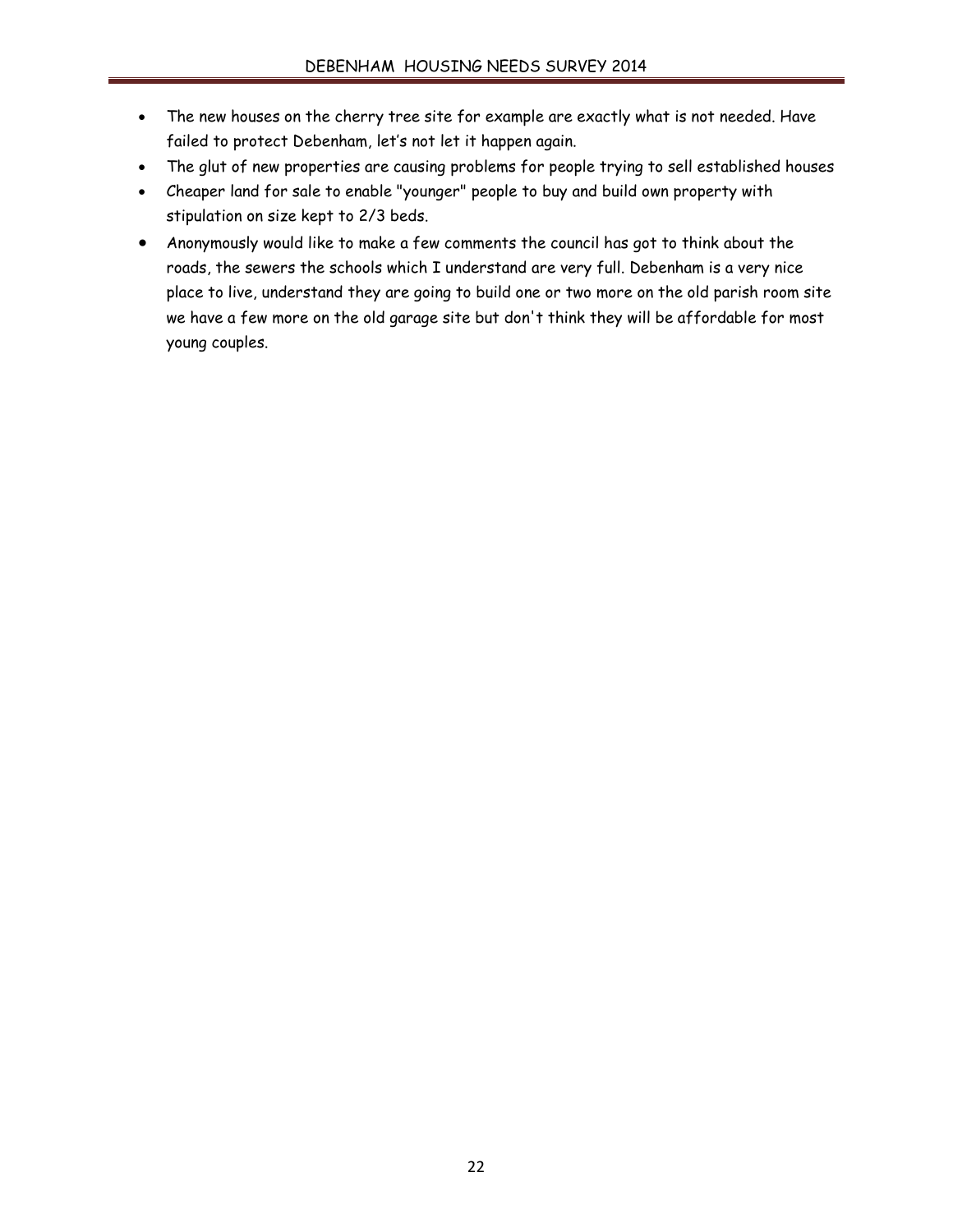#### APPENDIX B

#### Suggested Sites

#### Listed below are some site locations in Debenham which have been extracted from the Housing Needs Survey.

- Sites need to enclose facilities for children to play safely
- x Opposite High School adjacent to 'Meadows Site'
- Sites in the Parish have been used to build large costly houses, which have proved difficult to sell, not only are they not required the ones being built are not in keeping and look a monstrosity!
- The old bus station chancery Lane (near primary school) Debenham maybe? has asbestos roofs
- Near high school / existing estate.
- Big field opposite Debenham high school (between Grace church Street and Stony Lane) Easy for school in /out of village for work and bus routes. Plus not on a flood plain so insurance should be affordable and there is no point building cheap houses on cheap land (flood plain) then not being able to insure them.
- Debenham parish owned land (small areas only) in vicinity of Hog kiss wood and surrounds.
- I understand part of the field left empty is the new housing development (The Meadows) Why not recover that for social housing? Private owners are "infilling" all over the village - do same for social. There is a small plot on Henry Street/ Gardeners Road, that could be used for one for two small 1/2 bed houses.
- North of high school, south exit of village on right. Bottom of meadows estate.
- Old workshops at end of Chancery Lane?
- Could build behind former council houses in Low Road
- Old garages bottom of Chancery Lane
- 2 houses up from the ruby +angel has been empty for over a year and in "rotting"
- Site to be near or adjacent to primary school if possible.
- Disused cemetery opposite Chapel row, Great back lane.
- Field adjacent to Bloomfield's hardly ever has livestock on it and is not used for arable farming,
- To the east of the high street.
- Field opposite the high school. Site in Chancery Lane opposite primary school. Kenton Road (old plastics site)
- Old bus station in Chancery Lane
- Aspall Road opposite the primary school
- Between existing houses of the "Butts" and Derry Brook farm. Lower Ipswich Road and Fen Street.
- Would prefer infill type development rather than large development on periphery of village.
- I am adjacent to/opposite the leisure centre easy access to A140, less traffic through Debenham.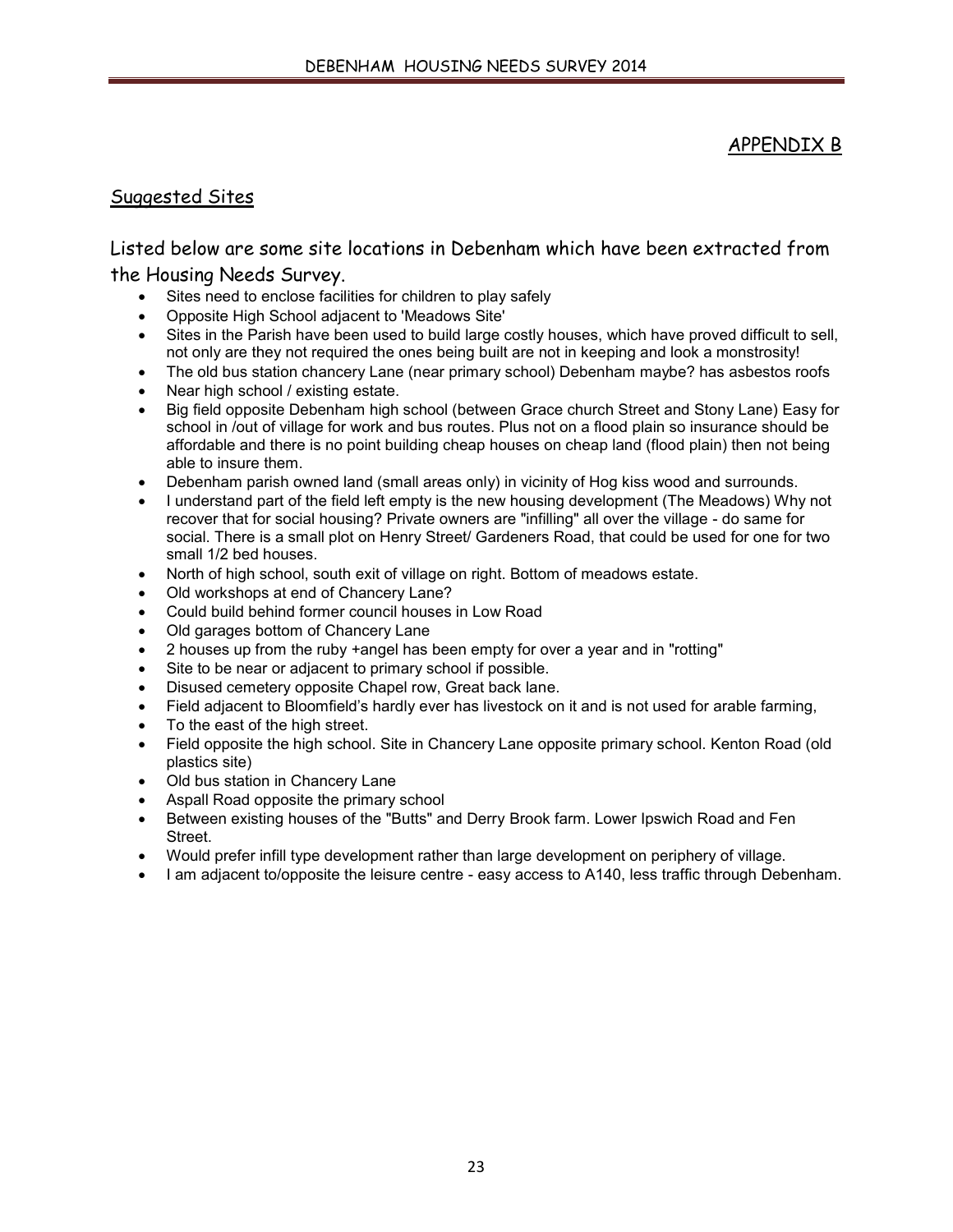#### Empty Homes

- Suggest knocking them down and building smaller ones!
- Extend village along Aspall Road opposite the primary school, which could incorporate a much needed car park.
- The Meadows, one of the 'shared ownership' houses off Henry Street has been for sale for sometime. Is that an indication this is not the best solution - or just an example of the current situation regarding the sale of houses and the economy.
- $\bullet$  At least 4
- Appears to be empty property on right at West exit of village, pass high school on right
- Opposite high school
- On the Coop site, the Coop needs to be moved to a site with proper parking facilities. At the moment it is dangerous, especially for children.
- There are currently hundreds of homes for sale and rent in the area in all price brackets many are empty ( with vacant possession)
- x 64 High Street, unoccupied for almost 2 years. + double fronted cottage adjacent Forests hall - unoccupied
- Any land, currently underdeveloped on the meadows estate (use that land!)

#### Redundant Buildings in Parish

- x Good quality restaurant
- Near butts looks like old workshops.
- These properties should be taken over by the council, renovated and let as required.
- The road for Woods Eye
- Some sort of scheme where parish funds them to become habitable and then rented as more social housing.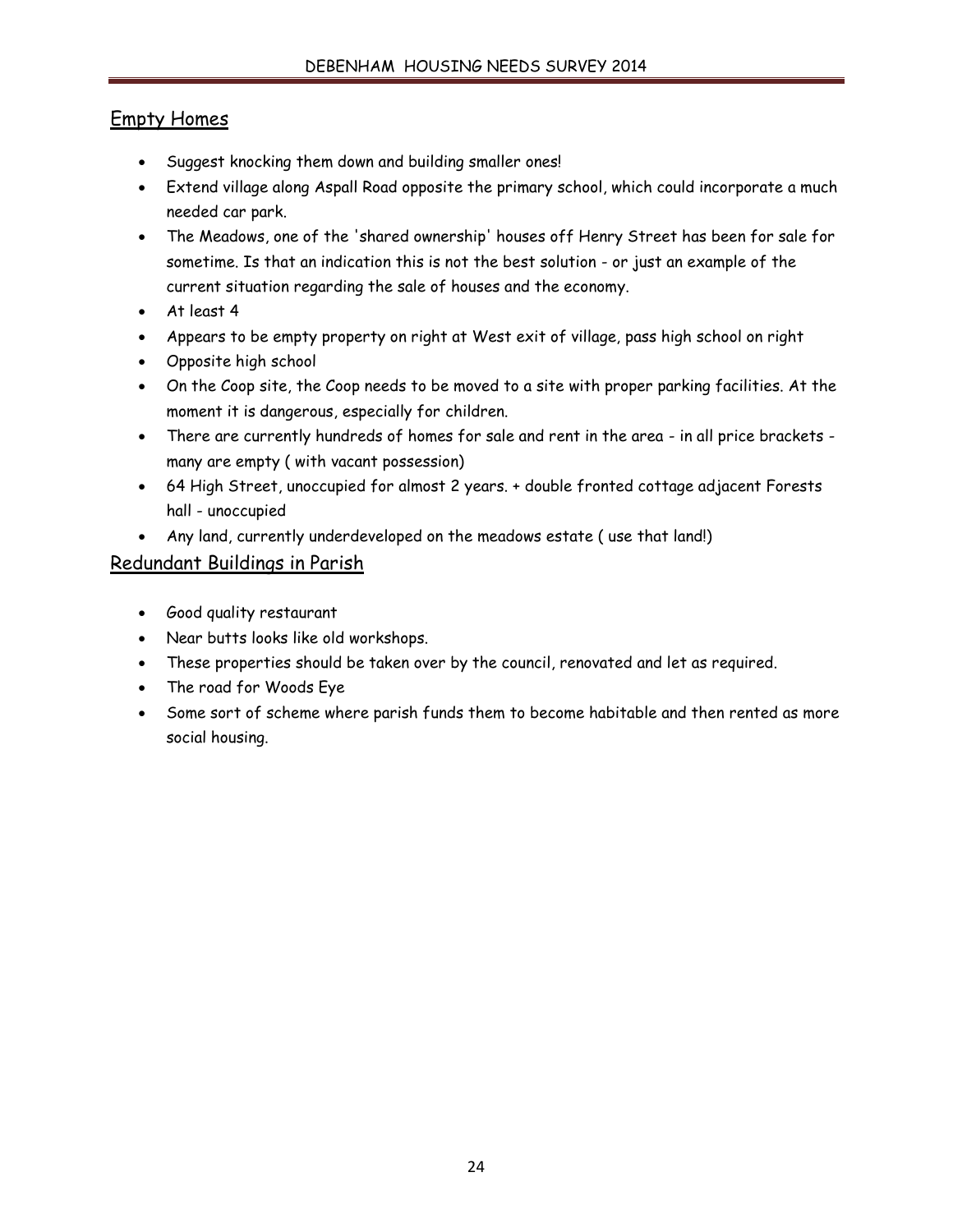## APPENDIX C

# Mid Suffolk District Council District Council – Housing Data

The Gateway to Home Choice (GTHC) register indicates there are 24 households claiming a local connection to Debenham;

Debenham Parish Council may want to consider those registered on the GTHC when deciding on the final number of units.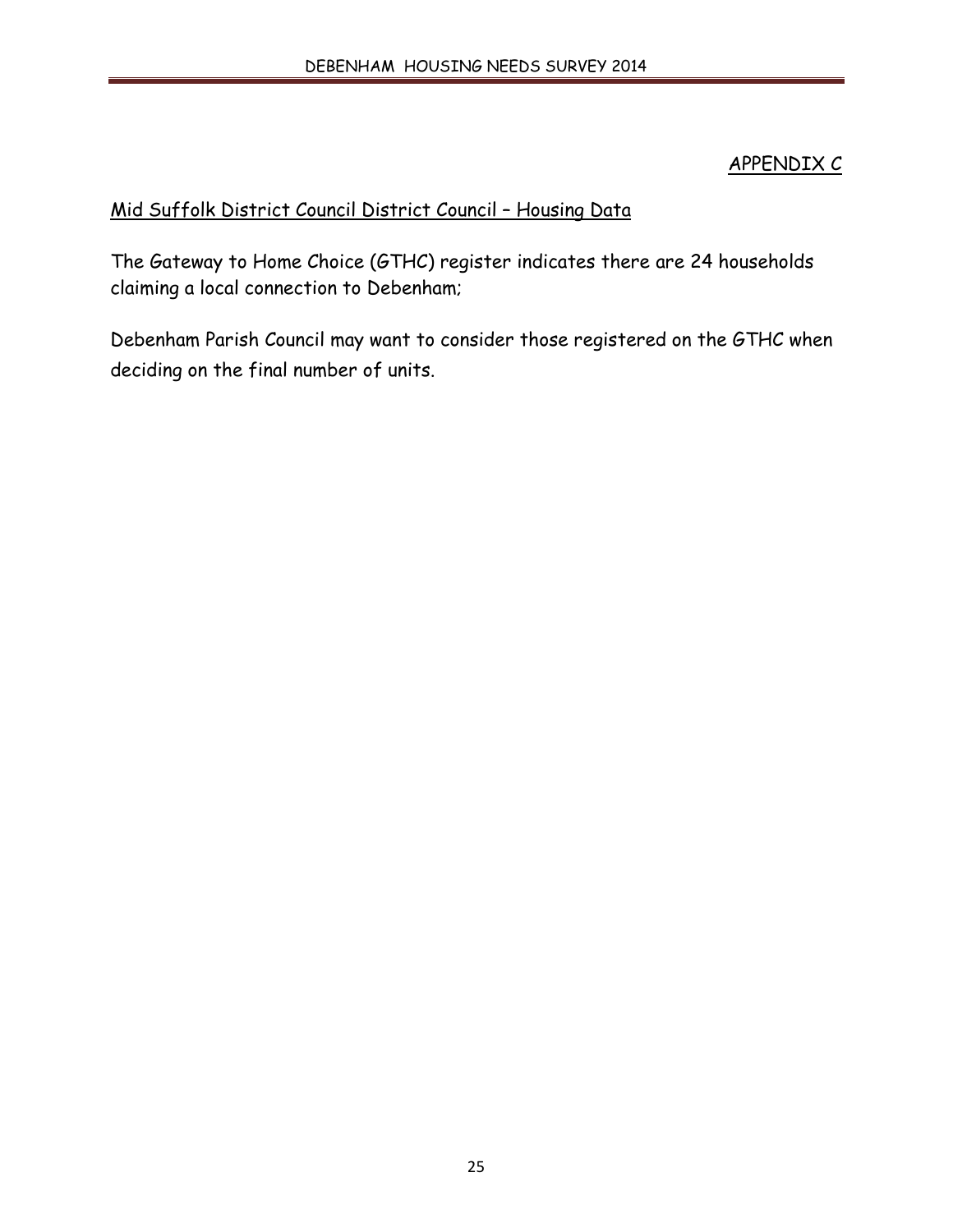#### APPENDIX D

#### **Average current values – Debenham IP14**

| 5+ Bedroom properties £431,500 £470,700 £699,400 |  |  |
|--------------------------------------------------|--|--|

#### **Notes**

**Source:** Mouseprice proprietary data - updated quarterly.

The data above shows average current values of property in IP14 according to the number of bedrooms.

The data is just a rough indicator of affordability in IP14 compared with the larger area and nationally.

#### **Price: Earning ratios**

|                          | <b>IP14</b> | <b>IP</b> | National |
|--------------------------|-------------|-----------|----------|
| Average Current<br>Value | £1209,500   | £218,600  | £258,700 |
| Average Earnings         | £21,943     | £19,929   | £24,478  |
| Price / Earnings         | 9.55x       | 10.97x    | 10.57x   |

#### **Notes**

**Price to earnings ratios are effective measures of the relative affordability of property in a given area. The data displayed above shows the average current value of property (Price), divided by the average annual household income (Earnings). The result is displayed above. For example, if the average price of property was two hundred thousand and the average earnings were twenty thousand, the price earnings ratio would be displayed as 10.00x. In other words, the average property was worth ten times the average household income.**

**As one can imagine, there are many ways to measure average earnings and average prices. Depending on assumptions the results will be different. The most important thing when comparing the results between different areas is to ensure that the method of calculating average prices and earnings is consistent between the two areas you are comparing. Mouseprice ensure that the methodology used for each area is consistent.**

**Source: Calnea Analytics proprietary price data and earnings survey data - updated quarterly**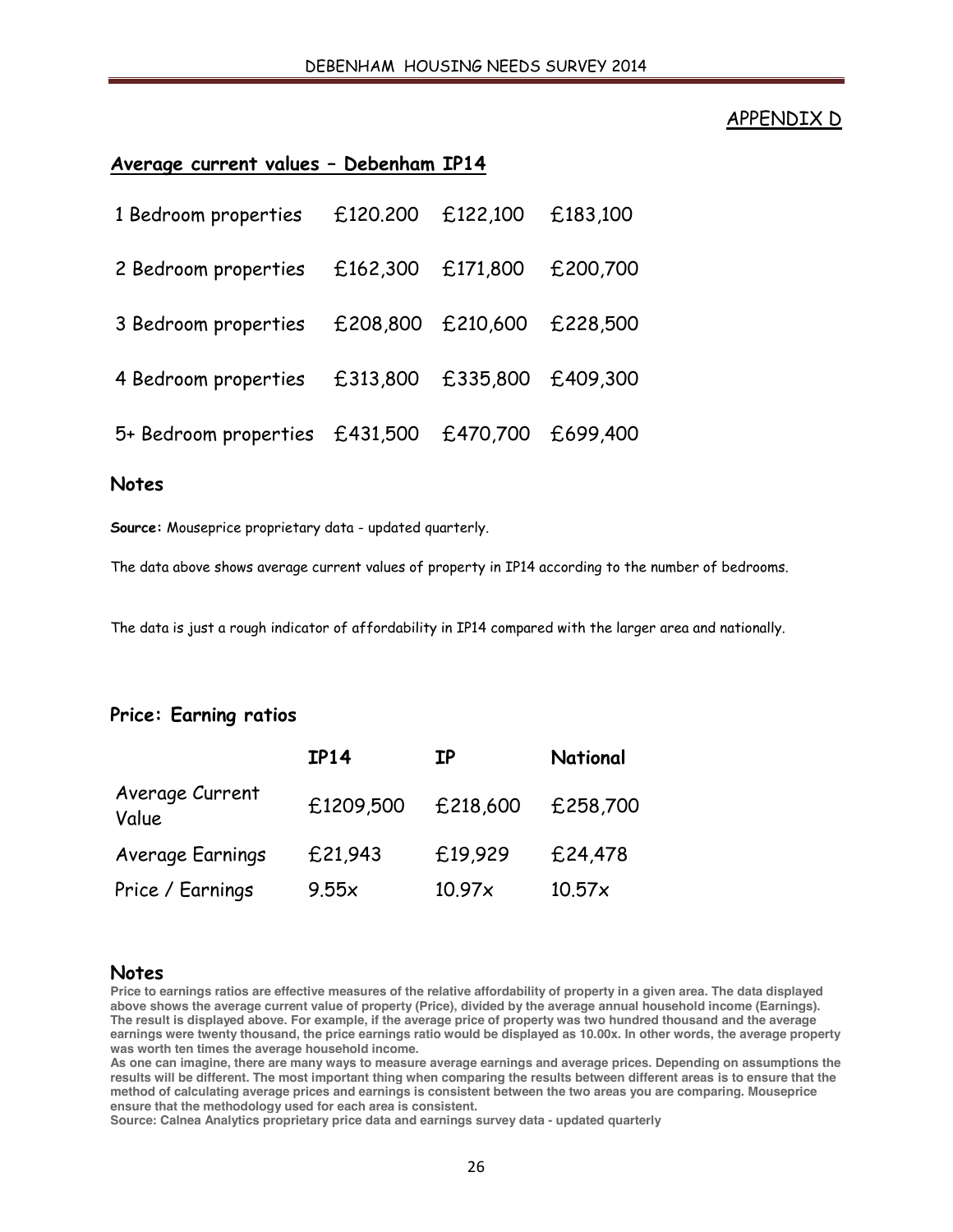## APPENDIX E





# **LOCAL HOUSING NEEDS SURVEY**

# **Debenham**

# **Closing Date: 21st September 2014**

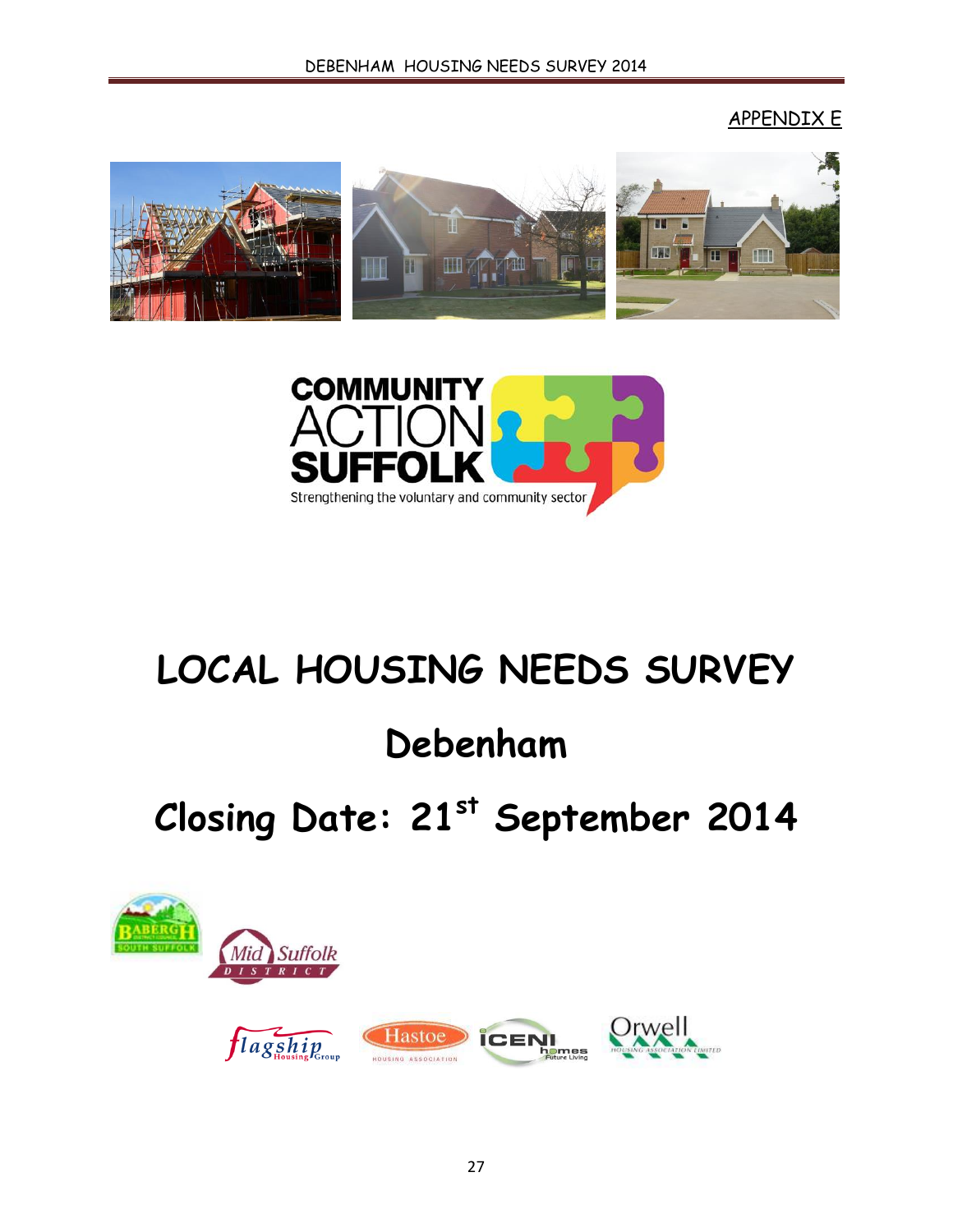#### **What is a Local Housing Needs Survey?**

A Housing Needs Survey will help the Parish Council and others decide if there is a need for a small scheme usually between 4 and 10 homes of affordable housing for local people within the Parish.

Housing Needs Surveys will identify local needs for the elderly, young and families. Adequate affordable housing provision helps to maintain a sustainable community. The lack of affordable housing in rural communities has been a serious problem for many decades, reaching crisis point in many parts of the Country.

Concern has grown over the future of Parishes, where communities have been threatened due to local families being unable to afford increasingly scarce and expensive housing. Legislation allowing 'Right to Buy' alongside restrictive planning policies have also played a part.

#### **Local Housing Needs schemes**

The above concerns have led to the creation of further Local Housing Need schemes in many Parishes. Such schemes are developed in partnership with Parish Councils, Local Authorities and Registered Social Landlords (RSL's) also known as housing associations.

The homes are restricted to local people in perpetuity and cannot be sold or rented on the open market. This is bound by a legal document drawn up under Section 106 of the Town and Country Planning Act 1990. The S106 is an agreement between the Local Authority and the RSL states clearly who is eligible for the housing. Existing Local Authority or RSL schemes within a Parish will not be affected by the S106.

#### **Exception Sites**

An 'exception site' is a piece of land situated outside the Parish boundary but adjoining it and where building consent would not normally be permitted. A Housing Needs Survey would need to be completed to enable Local Authority planning permission to be granted.

#### **"Local connection"**

Provided the scheme is protected by a Section 106 agreement lettings will be restricted initially to people with a strong connection to the parish. Each Local Authority will have its own definition of local need and local connection but typically it would cover the following circumstances:

- connected to the Parish by birth
- resided within the Parish for a number of years
- previously lived in the Parish
- close family members reside in the Parish
- require accommodation within the Parish for work.

#### **Style of Affordable Housing**

The Local Authority, District & Parish Councils would need to ensure the style and character of such housing would be in keeping with its surroundings and local building types.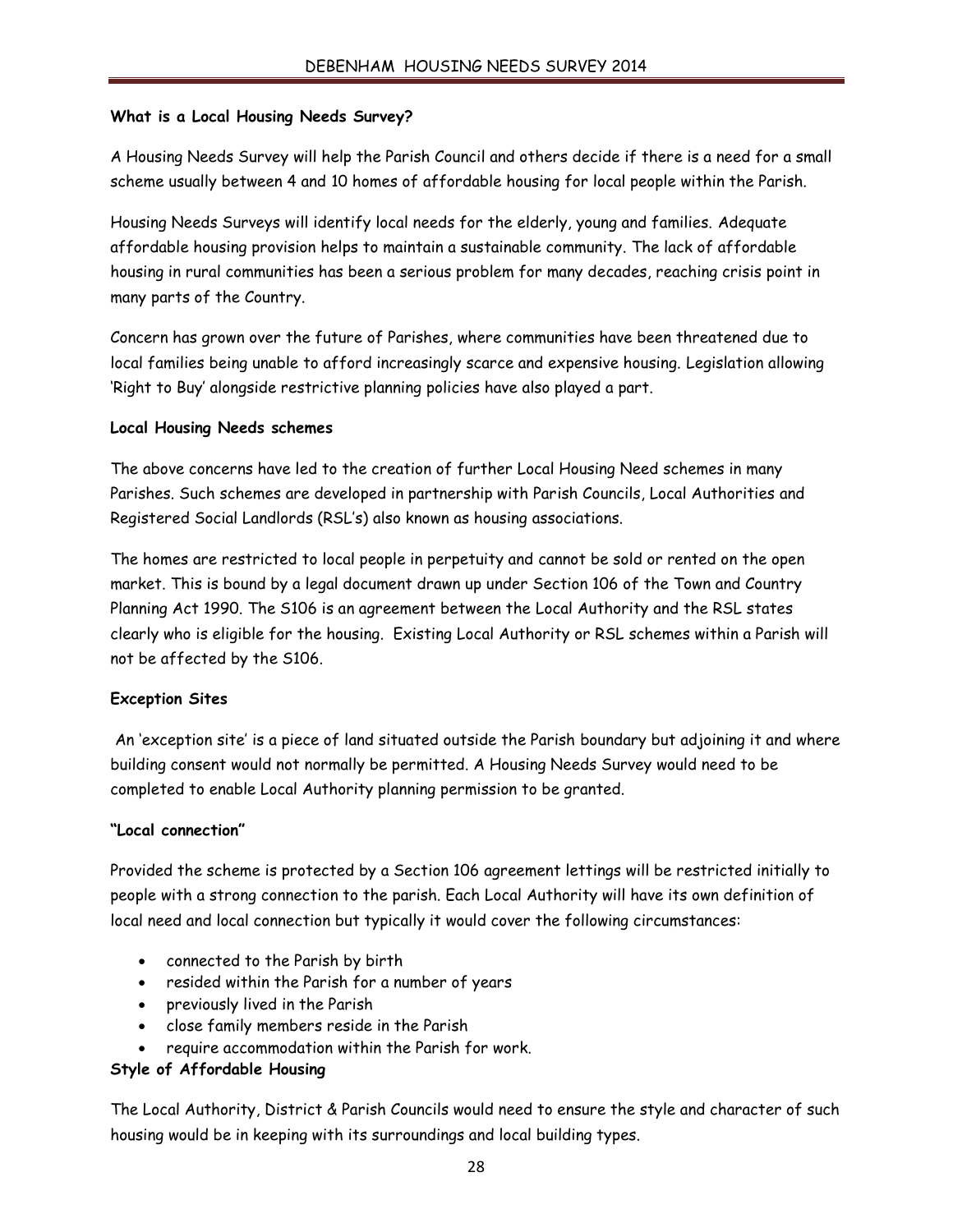#### **Tenure of Affordable Housing**

Local affordable housing schemes can include different types of tenure:

#### x **Housing for rent**

Rent charged is substantially less than open market rents and is therefore classed as affordable for local people in need. Those eligible would need to meet Local Authority & RSL's.

#### x **Shared ownership**

This is a way of bridging the gap between renting and owner occupation. It gives people who cannot afford to buy a home outright the opportunity to buy a share in a new house or flat on a part rent/part buy basis. This means the purchaser buys a share of the house and pays rent on the part they do not own. At a later stage, if they wish, extra shares can be purchased up to 80% of the purchase value. This ensures that the houses will remain available for local people in perpetuity. When the initial occupant wants to move on, the RSL will buy their share back with the aid of a Homes and Communities Agency Grant and offer it to someone else with a local connection.

#### **Rural Housing Enablers (RHE's)**

The RHE's are independent mediators helping to bring people together, facilitating Housing Needs Surveys and promoting individual schemes.

RHE's are supported and funded by five Local Authorities and five RSL's.

This is a real opportunity for you to help shape the future of your Parish.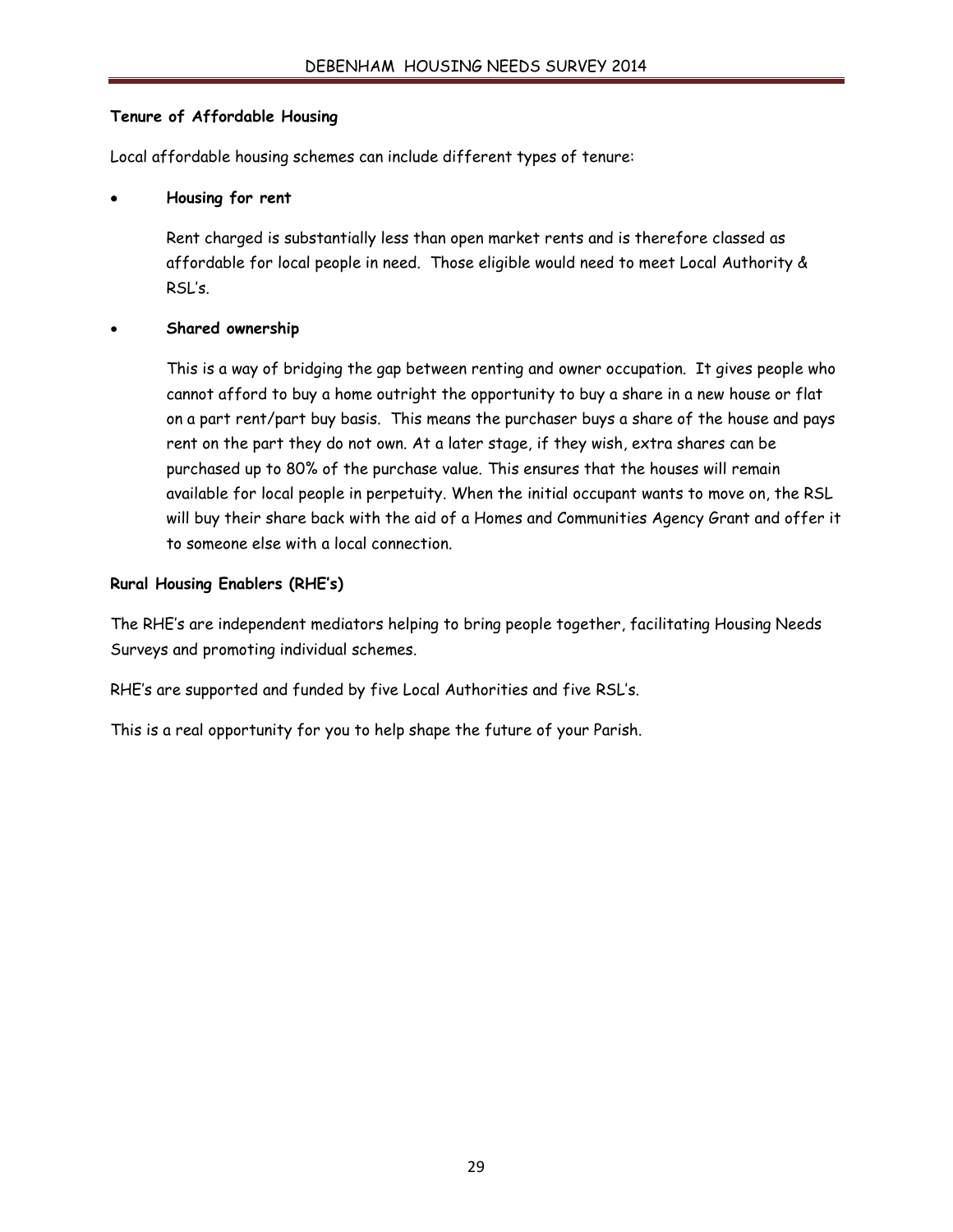#### **COMPLETION OF THIS SURVEY**

The head of the household should complete the answers on behalf of the entire household.

It is important that you answer as many questions as you can. With most of them you simply need to put a tick or a number in a box, (which will represent the number of people you are referring to for that question. i.e. 1=1 Person, 2=2 People etc.) so this should not take very long. Space has, however, been allocated within some questions to allow you to express your views and provide more detail.

Of course, you can decline to answer any question.

The Housing Needs Survey has been divided into three parts;

Part 1: General information about the current household; number of people, ages, gender, type of household etc.

**IF YOU DO NOT HAVE A FUTURE AFFORDABLE HOUSING NEED, THEN YOU DO NOT NEED TO COMPLETE PARTS 2 & 3.**

- Part 2: This part should be completed if there is a need identified for those living in the **CURRENT HOUSEHOLD ONLY.**
- **Part 3:** This part should be completed if a need is identified for any other close members of the current household who would like to either **RETURN or MOVE TO THE PARISH.**

Personal details will be needed for those who have identified a need in Parts 2 & 3. This information will enable Community Action Suffolk to recommend any future housing needs for the Parish. The Housing Needs Survey does ask for current financial & employment details. All information provided will be treated with the strictest of confidence and will only be used for the purpose of identifying the type of tenure (rent or shared ownership) which would be suitable for the applicant(s).

If you would like more help completing the Housing Needs Survey, please contact one of the following:

#### **Suffolk Rural Housing Enabler**

Sunila Osborne 01473 345344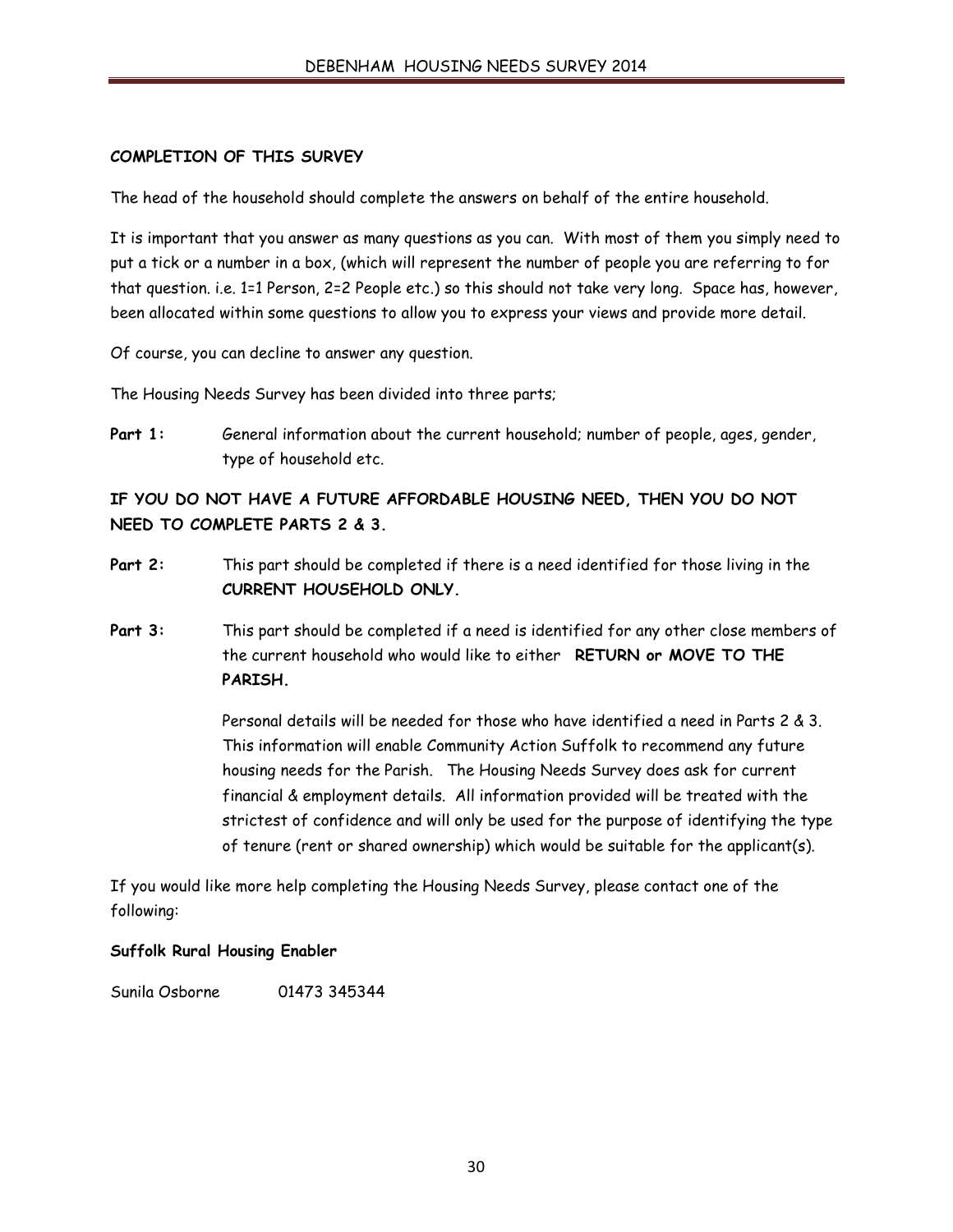#### APPENDIX F

#### **A. Community Sustainability**

- 1. How many shops are there in this parish? (Tick one box) 1  $\qquad \qquad \blacksquare$ 2  $[$   $]$ 3 or more [ ] If noneplease indicate nearest available  $5$  Miles  $[6]$
- 2. Which of the following services or facilities are within this parish? (Tick all that apply)

| A library                                    | [✓]                        |
|----------------------------------------------|----------------------------|
| A mobile library service                     | H                          |
| A grocery / general store                    | $[\checkmark]$             |
| A stand alone post office                    | $[\checkmark]$             |
| A post office within another shop / facility | [ ]                        |
| A GP's surgery                               | [✓]                        |
| One or more pubs                             | [✓ ]                       |
| One or more places of worship                | [✓ ]                       |
| A village hall                               | $\lceil \checkmark \rceil$ |
| Playing fields/tennis courts                 | $\lceil \checkmark \rceil$ |
| Children's play area                         | $\lceil \checkmark \rceil$ |
| A primary school                             | $\lceil \checkmark \rceil$ |
| Pre-school service provision                 | $\lceil \checkmark \rceil$ |
| Car repair workshop / garage                 |                            |
| Other                                        |                            |

3. Which of the following statements best describes the public transport links this parish has to its nearest town(s). (Tick one box)

| This parish has no public transport service                                            |                         |
|----------------------------------------------------------------------------------------|-------------------------|
| There is an hourly or better weekday public transport<br>service to the nearest town   | $\perp$                 |
| There is a two hour weekday public transport<br>service to the nearest town            |                         |
| There is a weekday public transport service<br>but it is less frequent than two hourly | $\lceil \sqrt{} \rceil$ |
| There is a weekday public transport service<br>but only on certain days                |                         |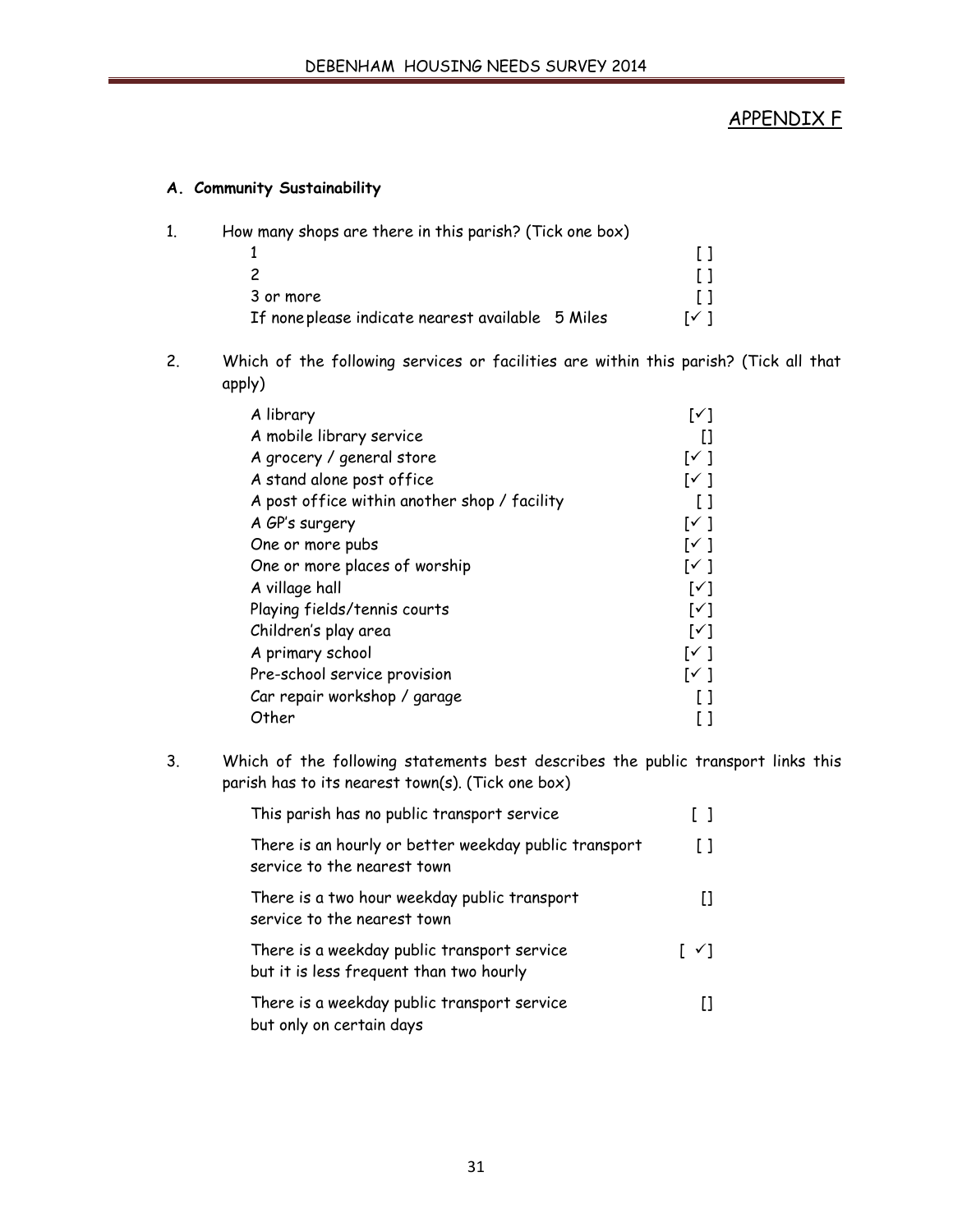- 4. Please list active community clubs and groups:
	- 1st Debenham Scout Group, Badminton Club Debenham, Bowls Club Debenham Brownies Debenham, Community Shop – Proposal, Coopersfield Residents Committee Debenham & District Garden Club, Debenham Allotment Holders, Debenham Fayre (Crows Hall), Debenham Group Practice (Doctors Surgery), Debenham Leisure Centre Football Club, Debenham Players, Debenham Website (Editor), Debenham Website (Social Media Editor), Family History Debenham, First Responders Debenham, Friends In Deed, Fun & Festivities Committee Debenham, Guides Debenham High School Debenham, High Suffolk Children's Centre, High Suffolk LEAP Centre, High Suffolk Rotary Club, History Society Debenham, Leisure Centre Debenham, Library Trustees Debenham, Mothers Union Debenham, Parish Council Debenham, Parish Magazine Debenham (Editor), Parochial Church Council Debenham, Philosophy 7, Police SNT Debenham, Project "D", Resource Centre Debenham (Library), Roundabout Pre-School Debenham, Royal British Legion (Debenham), Squash Club DLC, SRH Primary School Debenham, St Marys Bell Ringers Debenham, St Marys Church Debenham (Friends of), Swimming Pool Project Debenham, The Debenham Project, The Forge Church, United Reformed Church Debenham, Youth Club Debenham (The Base), Youth Football Debenham.
- 5. Does this parish have to rely on volunteer or community transport services for people needing to get to hospital and/or GP appointments?

No the set of  $[\checkmark]$ 

#### **B. Housing**

| 6. | Which of the following descriptions most closely reflect the<br>development potential within this parish? (Tick one only)                                                                         |                                                                                                   |
|----|---------------------------------------------------------------------------------------------------------------------------------------------------------------------------------------------------|---------------------------------------------------------------------------------------------------|
|    | Potential for edge of settlement development<br>Potential for in-fill development only<br>Potential limited to windfall sites<br>Some combination of the above<br>Development potential not known | $\begin{bmatrix} 1 \end{bmatrix}$<br>$\begin{bmatrix} 1 \end{bmatrix}$<br>$\lceil$ ]<br>[√]<br>[] |
| 7. | What land within this parish has been allocated for housing<br>in the Local Plan?                                                                                                                 |                                                                                                   |
|    | An allocation of (hectares, if none please enter 0)                                                                                                                                               | [0]                                                                                               |
|    | If an allocation has been made, how many homes are likely to<br>be brought forward? If none, not known or unable to say then<br>please enter 0                                                    |                                                                                                   |
|    | Anticipated number homes in total                                                                                                                                                                 | [0]                                                                                               |
|    | If you know how many of these are likely to be in the<br>affordable sector please indicate here                                                                                                   |                                                                                                   |
|    | Anticipated number of affordable homes                                                                                                                                                            | [0]                                                                                               |
|    |                                                                                                                                                                                                   |                                                                                                   |